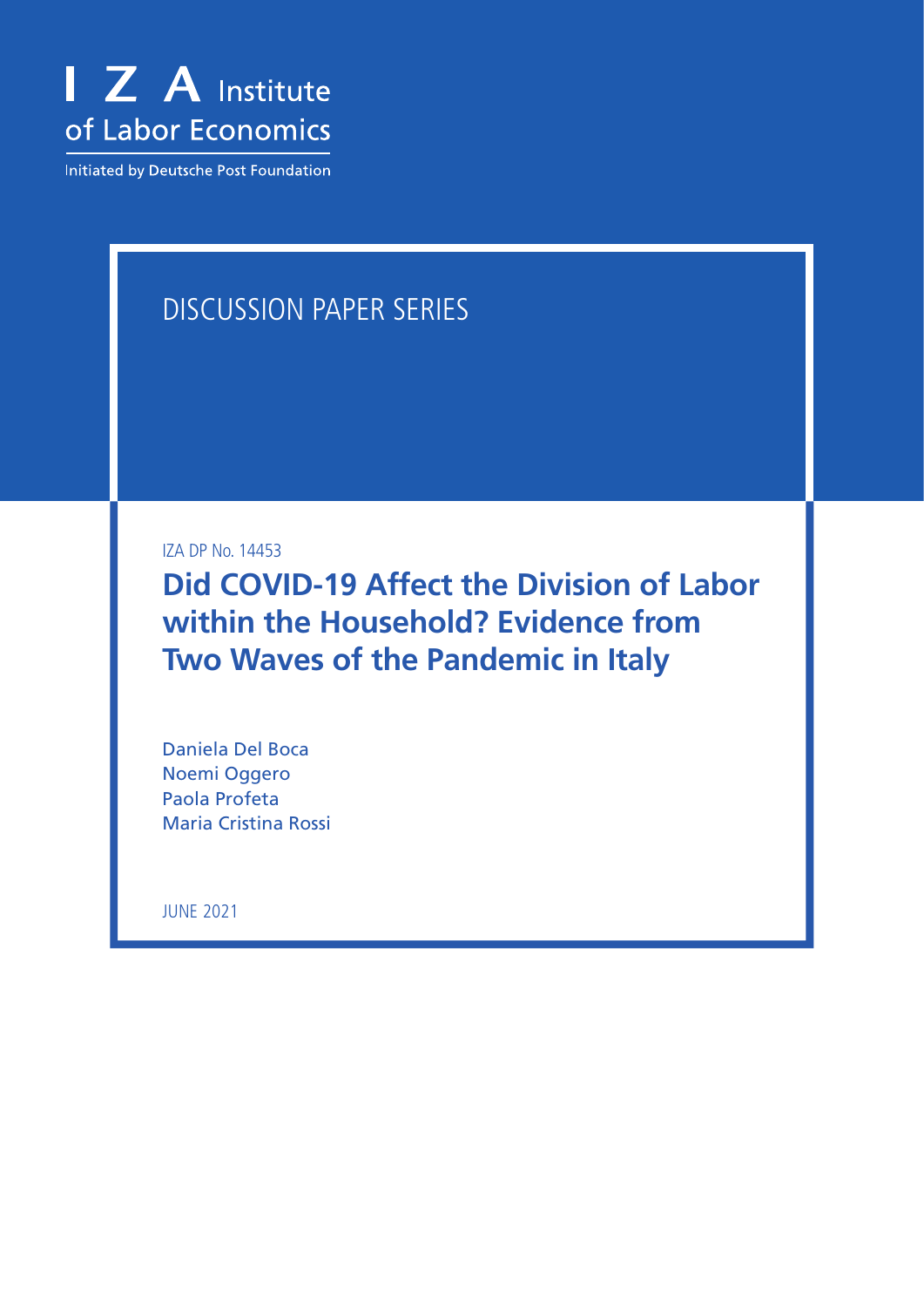

Initiated by Deutsche Post Foundation

# DISCUSSION PAPER SERIES

IZA DP No. 14453

# **Did COVID-19 Affect the Division of Labor within the Household? Evidence from Two Waves of the Pandemic in Italy**

#### **Daniela Del Boca**

*University of Turin, Collegio Carlo Alberto and IZA*

#### **Noemi Oggero**

*University of Turin and Collegio Carlo Alberto*

#### **Paola Profeta**

*Bocconi University and Axa Research Lab on Gender Equality*

### **Maria Cristina Rossi**

*University of Turin and CeRP*

JUNE 2021

Any opinions expressed in this paper are those of the author(s) and not those of IZA. Research published in this series may include views on policy, but IZA takes no institutional policy positions. The IZA research network is committed to the IZA Guiding Principles of Research Integrity.

The IZA Institute of Labor Economics is an independent economic research institute that conducts research in labor economics and offers evidence-based policy advice on labor market issues. Supported by the Deutsche Post Foundation, IZA runs the world's largest network of economists, whose research aims to provide answers to the global labor market challenges of our time. Our key objective is to build bridges between academic research, policymakers and society.

IZA Discussion Papers often represent preliminary work and are circulated to encourage discussion. Citation of such a paper should account for its provisional character. A revised version may be available directly from the author.

ISSN: 2365-9793

**IZA – Institute of Labor Economics**

| Schaumburg-Lippe-Straße 5-9 | Phone: +49-228-3894-0       |             |
|-----------------------------|-----------------------------|-------------|
| 53113 Bonn, Germany         | Email: publications@iza.org | www.iza.org |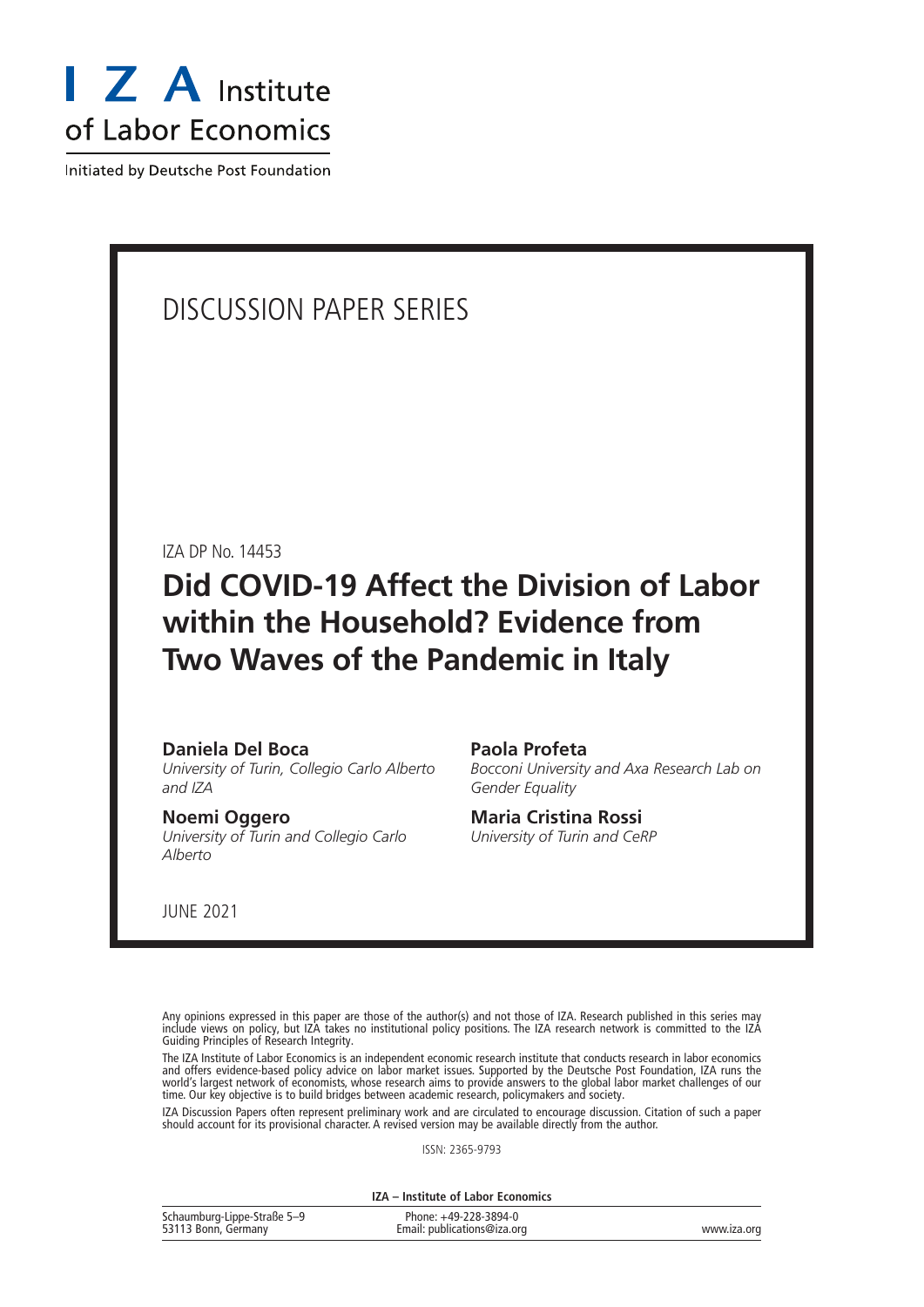# ABSTRACT

# **Did COVID-19 Affect the Division of Labor within the Household? Evidence from Two Waves of the Pandemic in Italy\***

The COVID-19 pandemic has had a dramatic impact on families' lives, with parents all over the world struggling to meet the increased demands of housework, childcare and homeschooling. Much of the additional burden has been shouldered by women, particularly in countries with a traditionally uneven division of household labor. Yet the dramatic increase in remote work from home since the pandemic also has the potential to increase paternal involvement in family life and thus to redress persistent domestic gender role inequalities. This effect depends on the working arrangements of each partner, whether working remotely, working at their usual workplace or ceasing work altogether. We examine the role of working arrangements during the pandemic on the traditional division of household labor in Italy using survey data from interviews with a representative sample of working women conducted during the two waves of COVID-19 (April and November 2020). Our data show that the gender gap in household care related activities was widest during the first wave of the pandemic, and although it was less pronounced during the second wave, it was still higher than pre-COVID-19. The time spent by women on housework, childcare, and assisting their children with distance learning did not depend on their partners' working arrangements. Conversely, men spent fewer hours helping with the housework and distance learning when their partners were at home. It is interesting, however, that although men who worked remotely or not at all did devote more time to domestic chores and child care, the increased time they spent at home did not seem to lead to a reallocation of couples' roles in housework and child care. Finally, we find that working arrangements are linked to women's feelings of uncertainty, with heterogeneous effects by level of education.

| <b>JEL Classification:</b> | J13, J16, J21                                               |
|----------------------------|-------------------------------------------------------------|
| Keywords:                  | COVID-19, work arrangements, housework, childcare, distance |
|                            | learning                                                    |

**Corresponding author:** Paola Profeta Bocconi University Dondena, Milan Italy

E-mail: paola.profeta@unibocconi.it

<sup>\*</sup> We thank Magda Bianco, Giovanna Paladino, Claudia Villosio, participants at the 2021 final Clear conference, 2021 PRIN workshop on "The Great demographic Recession". This research was supported by funding from European Program REC – Rights, Equality and Citizenship (Grant Agreement number: 820763) and coordinated by Dipartimento per le Pari Opportunità della Presidenza del Consiglio dei Ministri and Collegio Carlo Alberto.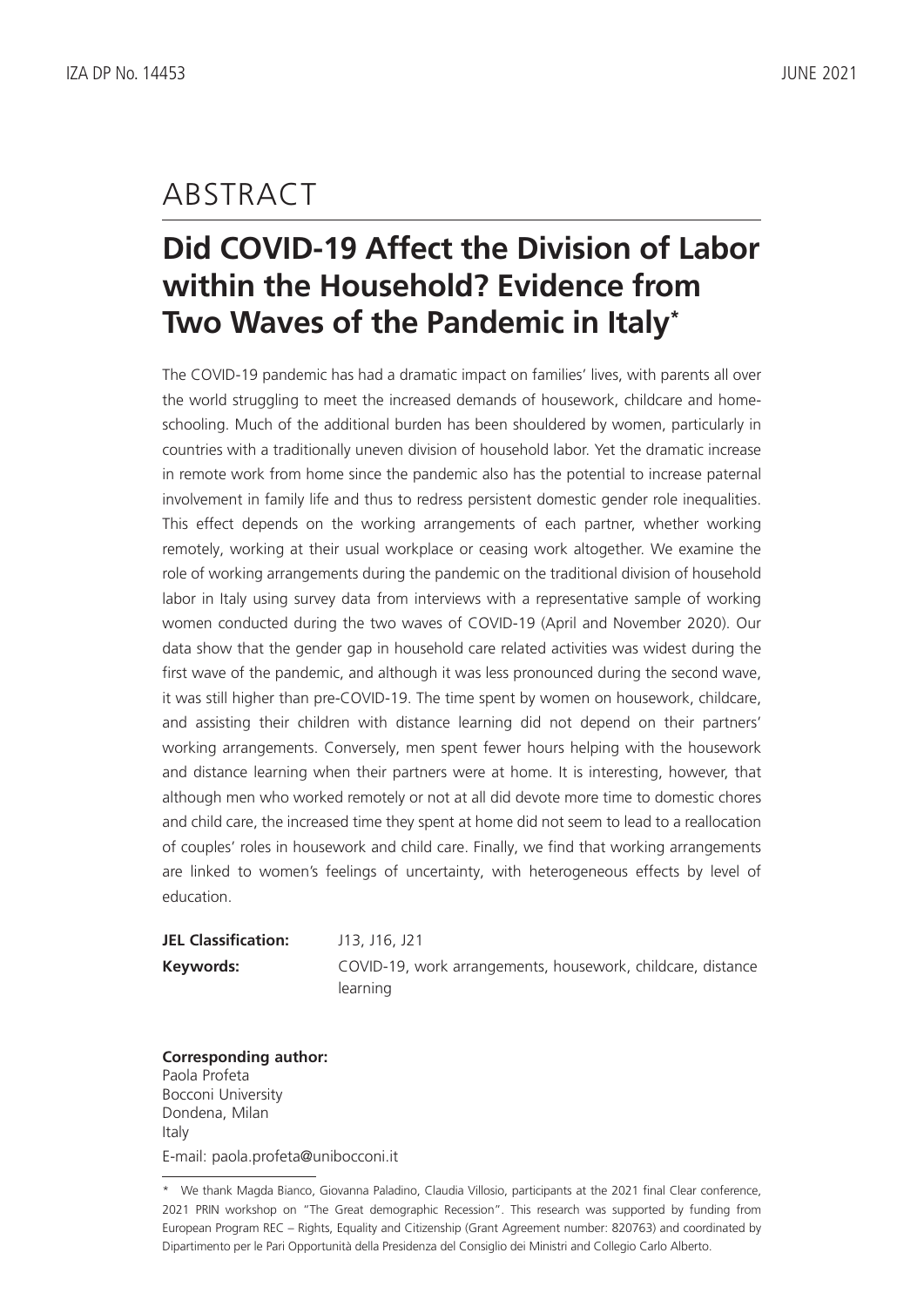#### **1. Introduction**

The COVID-19 crisis has affected the lives of millions of people around the world, with devastating consequences on economic, health and educational outcomes. Lockdowns have forced people to adapt to new working arrangements, emptying offices as employees started working from home. School closures mean more time must be spent on housework, childcare and helping students with distance learning. But how is this increased burden of work shared between men and women? Did the pandemic have any effect on the pre-COVID division of labor within the household? What role does remote work play in the reallocation of labor within the household? Do working arrangements have other consequences on women's conditions?

Before COVID-19, on average, women in OECD countries spent two hours more than men per day on unpaid work at home. If women continue to do the lion's share of work at home, then it is likely that they will take on the extra burden of work resulting from the pandemic. This aggravation in the uneven division of labor between men and women risks widening gender gaps in the economy. However, the new work arrangements and massive shift to remote work by both men and women could provide an opportunity for increasing men's involvement in family life, thus rebalancing traditional family arrangements. The division of labor within the family would become more balanced and gender gaps expected to decrease.

A new equilibrium will emerge, depending on which of these two possible scenarios prevail. We expect the first to characterize the short-run impact of COVID-19, especially in countries with conservative gender norms and a substantial asymmetry between men and women in the household. The second scenario needs more time to materialize and is strongly linked to the working arrangements of men and women within the couple. More precisely, if men work from home, their involvement in housework and childcare will likely increase. If, remote working prevails among women rather than men, instead, this change is more unlikely to take place.

Prior to COVID-19, the household division of labor in Italy was highly unbalanced. Our research shows how the situation has changed since the pandemic. Italy was the first European country to report people infected by the new coronavirus, and one of the countries with the highest number of cases and death rates. Italy went through two main periods of restrictions starting in March 2020 and October 2020 (see the Appendix for more details on the two waves of the pandemic in Italy). Thus, it represents the ideal context for studying whether the division of labor within the household changed at the outbreak of the pandemic and if it has evolved over time.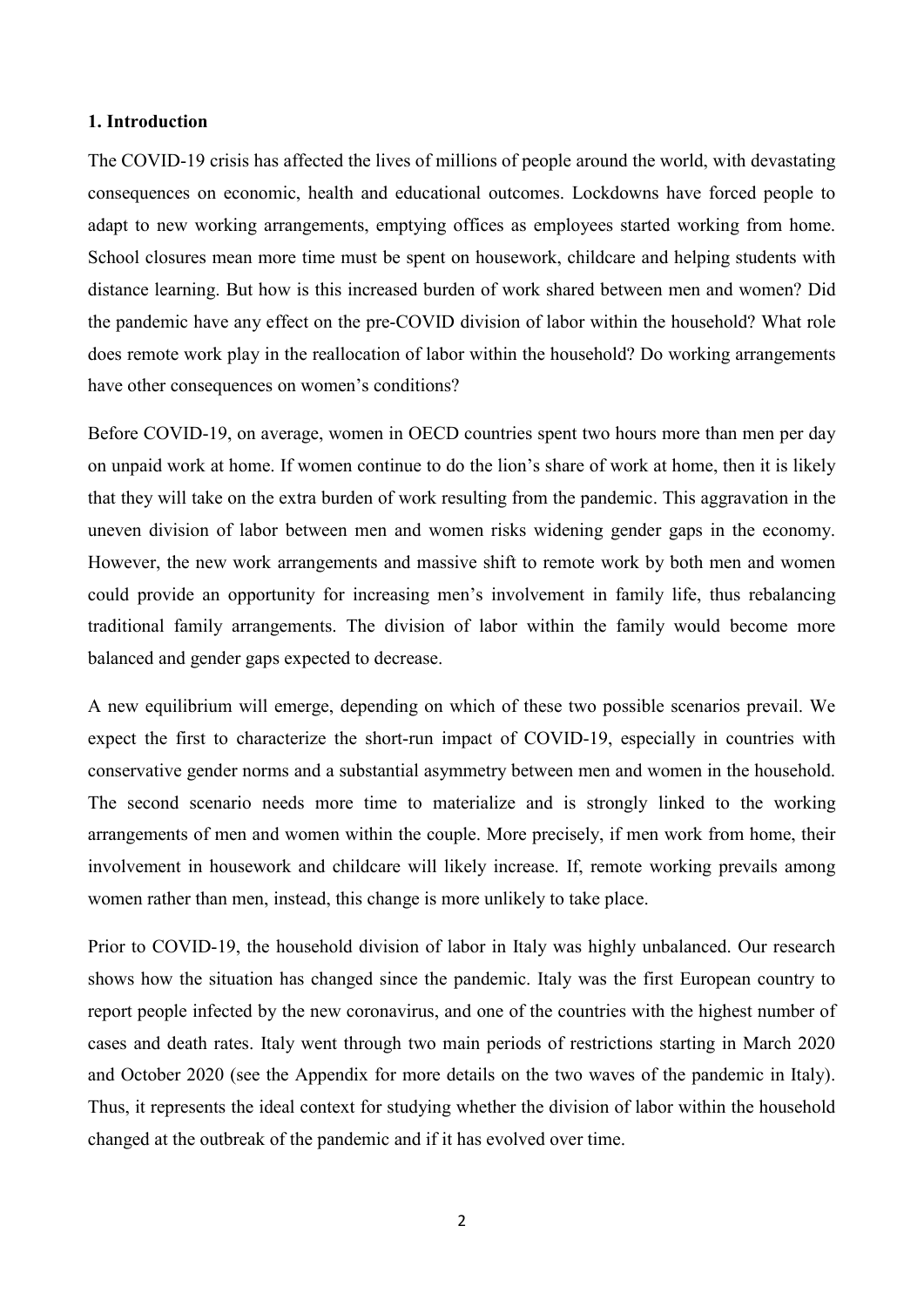We use a unique source of datasets to run our research. A sample representative of Italian working women was surveyed during the two periods of restriction, with the first interviews conducted in April 2020 and the second in November 2020. The subjects were asked about their own working arrangements and those of their partners, especially about whether they were working from home at the time of the survey or currently not working. They were also asked to provide information about how much time they and their partner spent on housework, childcare and helping their children with distance learning.

The timing of the two surveys allowed us to identify any short- and longer-run changes to working arrangements and the household division of labor as a result of the pandemic and to compare how the working arrangements of women and their partners were shaped by the pandemic during the first and second waves. We then looked at how the working arrangements during the two lockdowns affected the number of hours each partner spent on housework and childcare. We wanted to see whether the time spent on family-related responsibilities correlated to the amount of time spent at home due to the emergency restrictions. We found that the gender gap in household care related activities increased during the first wave of COVID-19 pandemic. Although the gap was less pronounced during the second wave, the distribution of time spent on housework and childcare within the couple remained highly unbalanced against women, even after accounting for the two partners' working arrangements. Time spent on housework, childcare, and supporting distance learning by women does not depend on their partners' working arrangements. Conversely, men spent fewer hours helping with housework and home schooling when their partners were at home. However, even if men were working remotely from home or not at all and thus spent more hours on family work during the second wave of COVID-19, the increased time they spent at home did not seem to lead to a full reallocation of couples' roles in housework and children care.

We also found that working arrangements may also directly affect women's living conditions and their perception of it. In times of uncertain economic conditions due to the pandemic, economic insecurity is a crucial issue. We thus explored the emergence of women's feelings of economic insecurity and dissatisfaction in the areas of job insecurity, earnings loss, and their expected levels of future pensions. Our results show that women who were not working several months after the outbreak of COVID-19 and those with a non-working partner were more concerned about losing their jobs or closing their businesses. Our results also show that education is important in reducing women's feeling of insecurity.

The sharing of housework and childcare affects women's participation in the labor market (Matysiak and Mynarska, 2020; Fanelli and Profeta, 2021). Assessment of whether and how the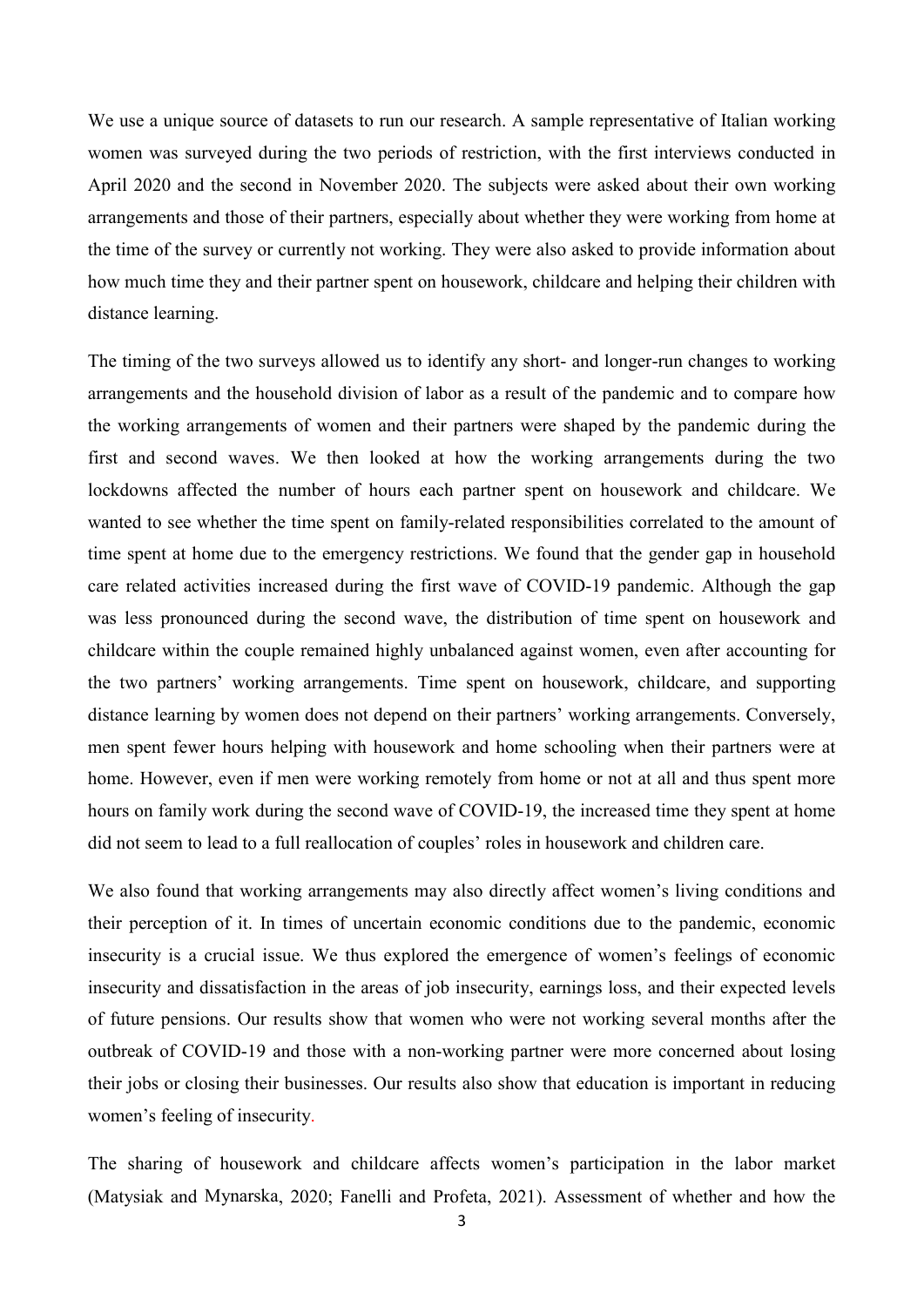pandemic altered the division of labor within the household is thus crucial to understanding the evolution of gender gaps. Whereas past economic crises had a greater negative effect on men's than on women's employment, COVID-19 has hit women equally or even harder than men, as many of the jobs lost have been in service sectors with large female workforces, such as retail, restaurants and hospitality (ILO, 2020; Hupkau and Petrongolo, 2020; Alon et al., 2020).<sup>[1](#page-5-0)</sup> The unbalanced division of labor within the household risks amplifying the negative consequences of COVID-19 on gender gaps. Many working mothers are struggling to make things work, since somebody has to stay home and mind the children (Queisser et al., 2020). A growing body of research is thus focusing on the impact that COVID-19 has had on the division of labor within the household in specific countries. Evidence from Spain (Farré and Gonzalez, 2020), the UK (Sevilla and Smith, 2020), and Italy (Del Boca et al., 2020; Mangiavacchi et al., 2020) shows that there was an initial shift towards a more equal distribution of household and childcare between men and women in the first months of the pandemic, although most of the extra work caused by the crisis has fallen on women. A comparative analysis of a novel data set including Italy, the UK, and the US confirms these results (Biroli et al., 2020). D'Ambrosio et al. (2020) collected and analyzed a new data set of 1,700 partners cohabiting during  $2020<sup>2</sup>$  $2020<sup>2</sup>$  and compared the impact of COVID-19 and the severity of measures adopted on the time allocation and well-being of couples in several European countries including Italy, Spain, France, Belgium, Germany, Luxembourg and Sweden. They found that Italy's longer school closures led to a greater increase in women's childcare time than in Spain or Germany, where the measures adopted do not appear to have exacerbated the gender gap within the family.<sup>[3](#page-5-2)</sup> In a previous work (Del Boca et al., 2020), we also focused on the outbreak of the pandemic in Italy. Using the first wave of the survey, we show that most of the additional housework and childcare associated to COVID-19 fell on women, even though childcare activities were more equally shared within the couple than housework activities. The emergence of a possible new equilibrium passes through the working arrangements of each partner, i.e., whether they work from home, continue working at the usual place of work or cease working. However, first wave data

<span id="page-5-0"></span><sup>&</sup>lt;sup>1</sup> Albanesi and Kim (2021) analyzed US data during and after the pandemic and concluded that the adverse impact of the pandemic on employment, unemployment and non-participation rates has mostly regarded women, particularly mothers. In their analysis of the US case, Béland et al. (2020) and Gupta et al. (2020) show that significant short-term employment effects characterized states that implemented tighter stay-at-home orders. The length of school closures also negatively affects labor supply, especially of mothers (Amuedo Dorantes et al., 2020).

<span id="page-5-1"></span><sup>2</sup> https://humanities.uni.lu/virtual-faculty/how-do-different-confinement-measures-affect-people-across-europe

<span id="page-5-2"></span><sup>&</sup>lt;sup>3</sup> Interestingly, the disaggregation of household activities shows that when both partners share more housework as a consequence of COVID-19, there are differences in the tasks performed. Carlson et al. (2020) report that in the US, in housework activities, men contribute more to grocery shopping, and, in childcare activities, men spend more time playing with children, while women are more involved with supervising school-related activities.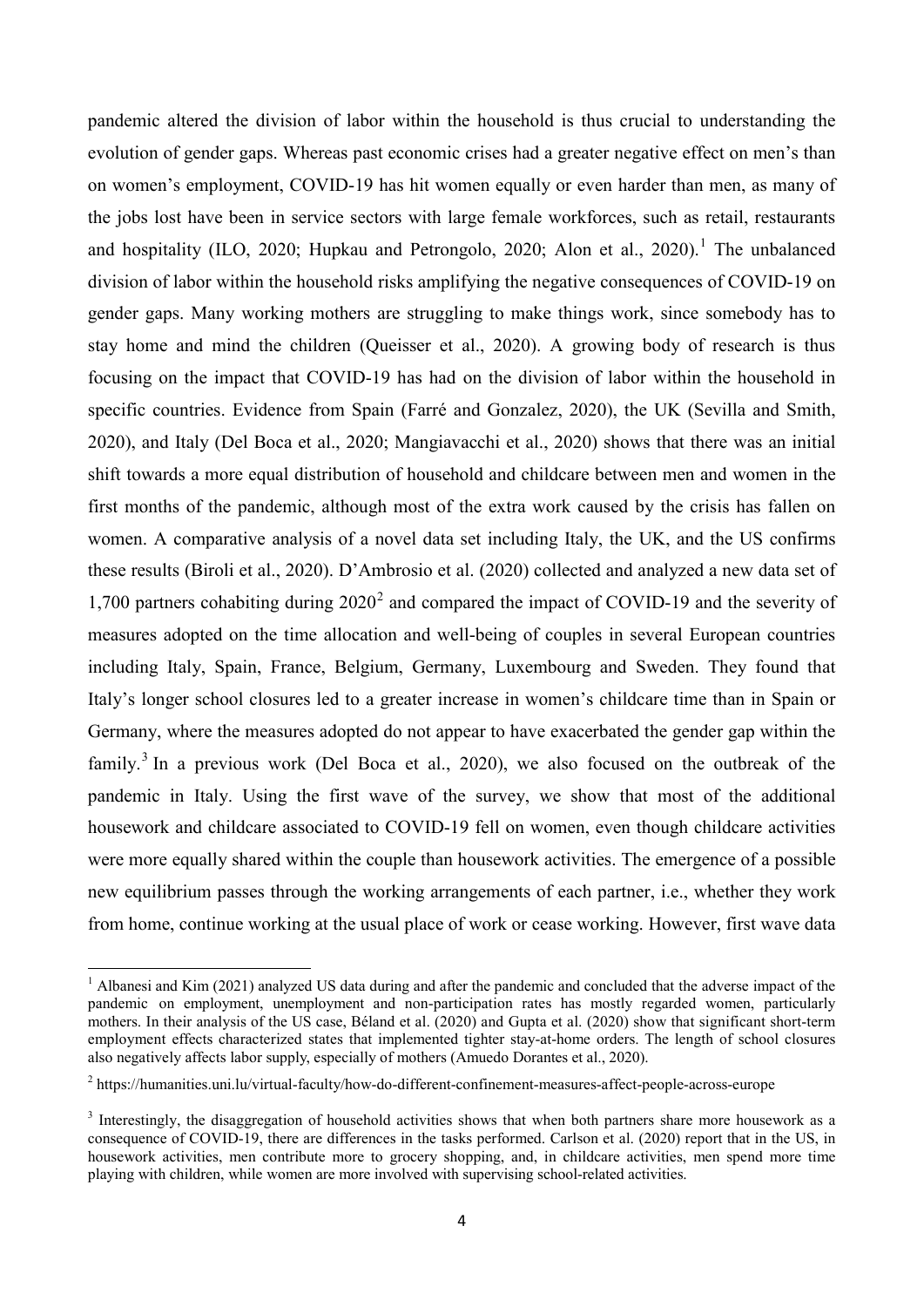alone does not allow us to identify the two possible sides of the relationship between COVID-19 and the division of labor within the household, since more time is needed to see if there is a change in family arrangements. Analyzing the two waves of the pandemic, this paper is the first to explore how and to what extent family roles changed between the first wave and second waves of COVID-19 in Italy and thus to assess whether a new equilibrium in the intra-family division of work and family work has emerged. Moreover, we are able to link working conditions to outcomes which are important for women's status, such as their feeling of insecurity and dissatisfaction.

The paper is organized as follows: the next section explains the conceptual framework and formulates our hypotheses, section 3 presents our data and empirical analysis, and section 4 concludes.

#### **2. The Division of Labor within the Household: Background and Hypotheses**

Demographers have widely analyzed the relationship between the increasing role of women in the economy and society, known as the gender revolution (Goldscheider, 2000) and the division of labor within the household. During the first half of the gender revolution, women began to pursue higher levels of education and participated increasingly in the labor market, although they continued to be responsible for housework and childcare within the family. The double burden on women is difficult to sustain. A new equilibrium is expected to emerge in dual-income couples (Esping-Andersen and Billari, 2015), with men more involved in family's activities, including housework and childcare. This is called the second half of the gender revolution (Goldscheider et al., 2010, 2015). Scholars have studied the emergence of this new equilibrium and its consequences on fertility rates and maternal employment (see, among the others, Matysiak, 2009; Matysiak and Vignoli, 2013; Matysiak and Mynarska, 2020; Fanelli and Profeta, 2021). For these outcomes, men's participation in housework seems to be more important than that in childcare (Carlson et al., 2020). Moreover, policies and the cultural context play an important role for the success of the second half of the gender revolution. In countries characterized by more traditional gender culture and gender roles, such as Italy, increasing men's involvement in the family is more difficult to achieve (Aassve, Fuochi and Mencarini, 2014). In these countries, in fact, women still bear the brunt of housework and childcare activities.

While it seems quite intuitive, attention to the role of remote working as a facilitator of the emergence of the second phase of the gender revolution is very recent. Angelici and Profeta (2020) show that flexible work arrangements that allow some of working week to be spent at home, leads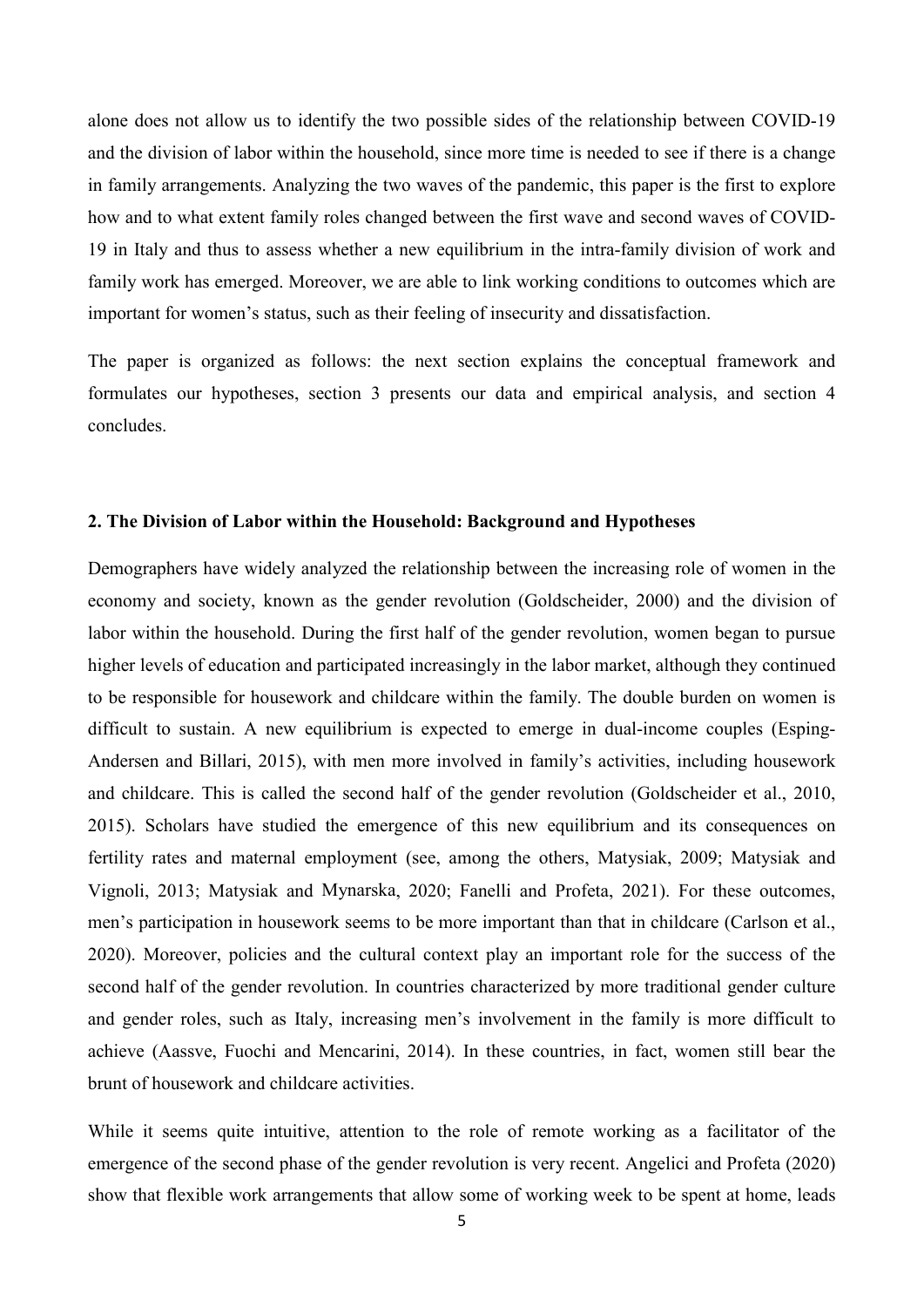to an increase in men's' contribution to housework and childcare.<sup>[4](#page-7-0)</sup> Thus, working from home may help to rebalance the division of labor within the household (see also Schieman et al., 2009; Moen et al., 2016; Mas and Pallais, 2020).

The outbreak of COVID-19 has revived attention to both the division of labor within the household and working arrangements. Recent evidence has concentrated on how the increased amount of housework, childcare and support for distance learning caused by the pandemic was shared between men and women (see, among others, Del Boca et al., 2020; Farrè et al., 2020). In parallel, several studies have documented the spread of remote working arrangements (Angelucci et al., 2020; De Filippis et al., 2020; Dingel and Neiman, 2020). We argue that time spent at home together, due to changes in working arrangements, might play a fundamental role in the division of family tasks and we formulate the following hypothesis.

*H1. Working arrangements (mainly the increase in working from home) support a more balanced allocation of family tasks (housework, childcare, support for distance learning) within the couple. Although the amount of domestic tasks increases as a consequence of COVID-19, and in the shortrun it falls disproportionately on women, in the long-run it will be more equally shared among men and women, because men who are not working at their usual workplace spend more time at home.*

In other words, COVID-19 and the associated spread of home-working might usher in the second shift of the gender revolution in countries where cultural barriers, lack of social policies and cultural factors were struggling to encourage the involvement of men in the family.

Several studies have emphasized that working from home has also had important consequences on subjective well-being. Workers allowed to work from home tend to report higher satisfaction with income, social life and life in general (Chung, 2011; Moen et al., 2013; Angelici and Profeta, 2020).

In times of uncertain economic conditions due to the pandemic, individuals' well-being is expected to be negatively affected. This is particularly relevant for women, who on average have more unstable economic conditions and are shown to be particularly affected by the "she-cession" (Alon et al., 2020). Again, working arrangements may play a role in moderating this negative effect. We thus formulate our second hypothesis as follows:

*H2. Working arrangements (mainly the increase in working from home) moderate women's feeling of insecurity and dissatisfaction related to the pandemic.* 

<span id="page-7-0"></span><sup>&</sup>lt;sup>4</sup> More precisely, Angelici and Profeta (2020) analyze "smart-working", which foresees the possibility of working outside the place of work (very often at home) for part of the working week, but also according to a flexible schedule.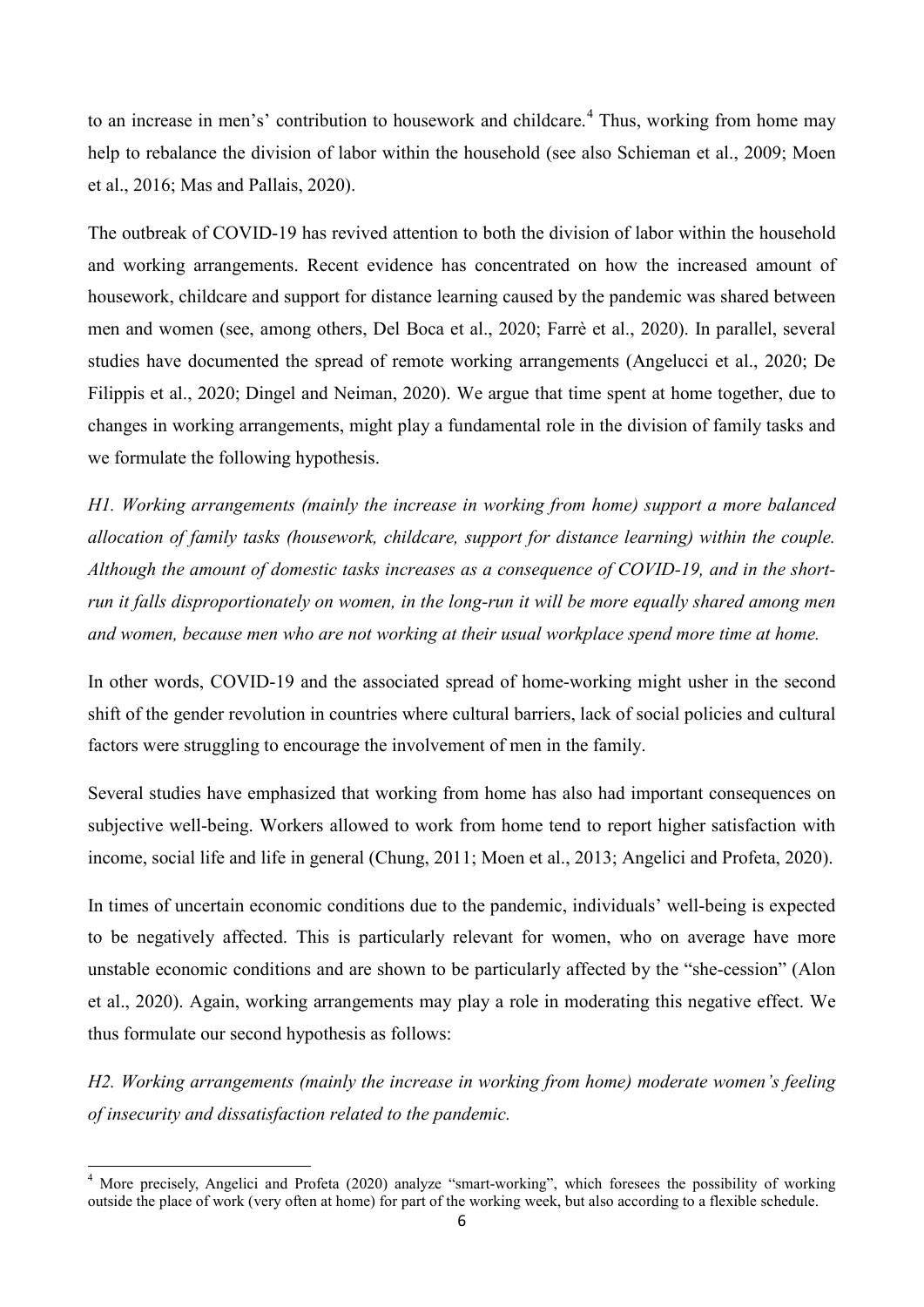We now take our two hypotheses to data with reference to Italy.

### **3. Data and Descriptive statistics**

#### *The Italian context*

Our analysis focusses on Italy, which is characterized by a large gender gap both in the labor market and within the family.<sup>[5](#page-8-0)</sup> The situation has been exacerbated by the pandemic. During 2020, female participation rates have declined from 50% to 48.6% (against an average of 62 % in the rest of the European Union). Moreover, the number of inactive women increased dramatically, and now three out of four women do not participate in the labor market.

The pandemic in Italy was characterized by two waves in 2020. The first school closures started on February 25th, 2020, and the central government and regions adopted measures to reduce the spread of the virus with a full lockdown between March 9th and May 3rd. This lockdown was the strictest in Europe and the school closures lasted longer than in other countries. [6](#page-8-1) While the circulation of COVID-19 was very low in the summer, in October 2020 the number of cases increased again, and the virus spread more widely across regions. The lack of restrictive measures increased contagion rates, and in mid-November 2020, six times as many cases were reported as during the first wave. The new measures adopted to limit the impact on the new growing epidemic were not as strict as before. More information is provided in the Appendix.

#### *Data and descriptive evidence*

In our analysis, we use data collected in two waves of a large survey conducted on a representative sample of 699 Italian women who were working before the COVID-19 outbreak.<sup>[7](#page-8-2)</sup> The two waves

<span id="page-8-0"></span><sup>&</sup>lt;sup>5</sup> The Harmonised European Time Use Survey statistics (HETUS) data shows that there are particular patterns of how women and men use their time: women are, on average, more involved in household and care activities than men. Women perform more food management, cleaning, ironing and laundry, while men are more involved in construction and gardening. While both men and women participate in childcare, it seems that women are relatively more involved in the physical care, supervision and accompanying of their children, while men seem to participate relatively more in teaching, playing and talking with their children.

https://ec.europa.eu/eurostat/statistics-explained/index.php?title=How\_do\_women\_and\_men\_use\_their\_time\_-\_statistics&oldid=463738

<span id="page-8-1"></span><sup>&</sup>lt;sup>6</sup> From March to May 2020 the school closures lasted 103 days versus an average of about 50-55 in other European countries.

<span id="page-8-2"></span> $<sup>7</sup>$  The surveys were administered by Episteme, a professional survey company, with CAWI (computer-assisted web</sup> interviewing) interviews. A previous survey was conducted in April 2019 on a national representative sample of 1,249 working women (aged 25-64). Most of the 1,249 women were then surveyed again in April 2020 and November 2020.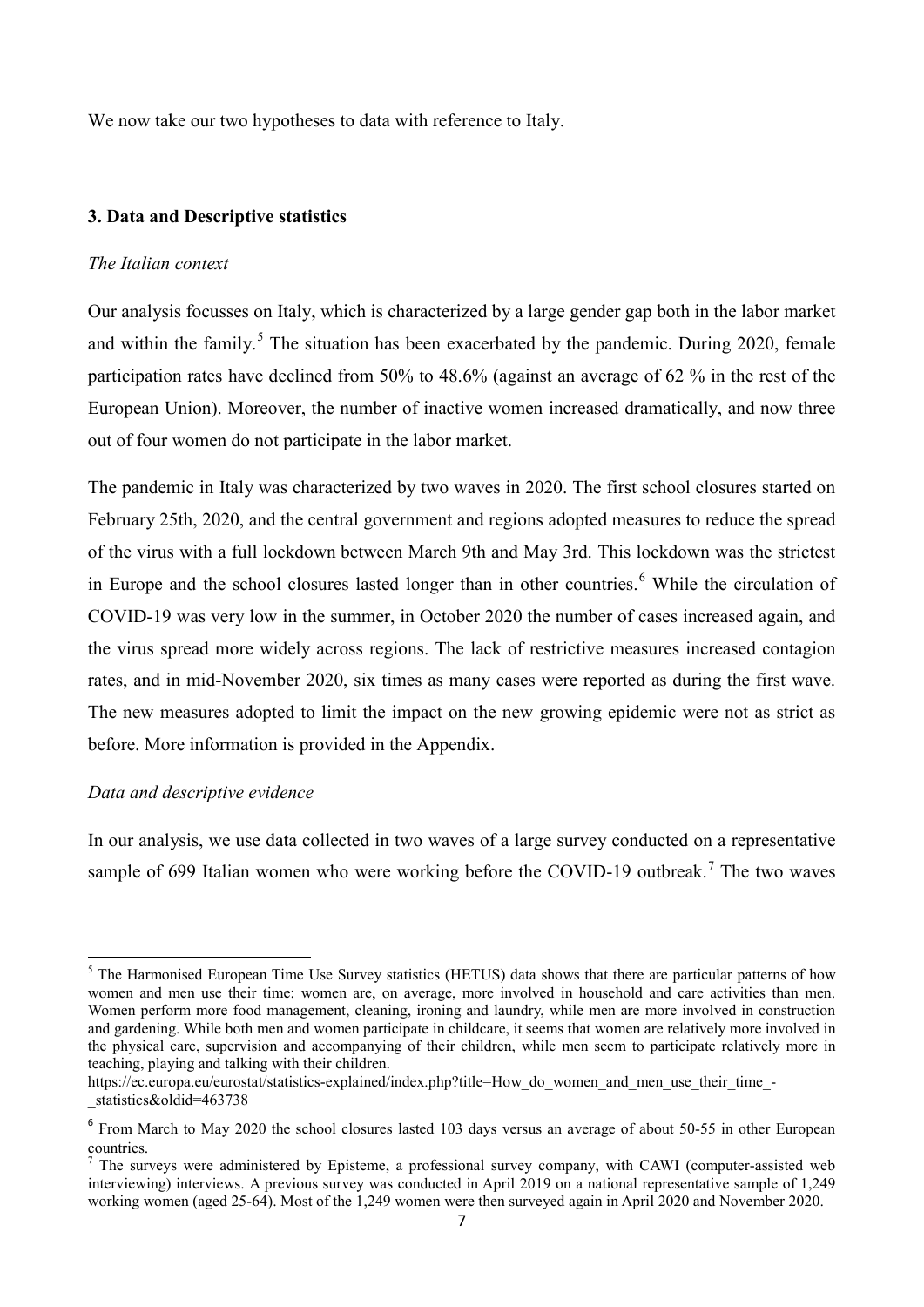of the survey were conducted in April 2020 (during the strict lockdown) and November 2020 (during the second wave of COVID-19).

Table 1 reports the descriptive statistics of the sample. The average age in our sample is 45 years, and 46% of respondents have a university degree. More than half (55%) of the interviewed working women live in the northern regions. Also, 55% of women in our sample live with their children and 72% with a partner. To assess the representativeness of our sample, we looked at the characteristics of the population of working women in Italy in 2020, as provided by the Italian National Institute of Statistics (ISTAT). With regard to the geographical areas, our sample shows the same distribution as the national population (ISTAT reports that 54% of working women live in the northern regions of Italy, about the same percentage as in our sample). As ISTAT reports that around one-third of working women have a degree, we acknowledge that our sample is biased toward more educated women, who have access to an online survey.

|                                | Mean  | Std. Dev. | Min              | Max |
|--------------------------------|-------|-----------|------------------|-----|
| Age                            | 44.96 | 9.50      | 26               | 65  |
| Having a degree                | 0.46  | 0.50      | $\boldsymbol{0}$ | 1   |
| North                          | 0.55  | 0.50      | $\boldsymbol{0}$ | 1   |
| Centre                         | 0.20  | 0.40      | $\boldsymbol{0}$ | 1   |
| South                          | 0.25  | 0.43      | $\boldsymbol{0}$ | 1   |
| Having children                | 0.55  | 0.50      | $\boldsymbol{0}$ | 1   |
| Having a partner               | 0.72  | 0.45      | $\boldsymbol{0}$ | 1   |
| Working at the usual workplace | 0.58  | 0.49      | $\boldsymbol{0}$ | 1   |
| Working from home              | 0.24  | 0.43      | $\boldsymbol{0}$ | 1   |
| Not working or other           | 0.18  | 0.38      | $\boldsymbol{0}$ | 1   |

### **Table 1. Descriptive statistics.**

Note: The full sample is made up of 699 observations.

Since the question on the number of hours spent in family work during the lockdown and before the pandemic were asked retrospectively in the second wave, when looking at the short-term effects of the pandemic we consider only the women who were interviewed in both waves. This should reduce the numerosity of the sample used to study the short-run.

In this section, we first present evidence on working arrangements during the two waves of COVID-19. We then move to the division of labor within the couple, taking into account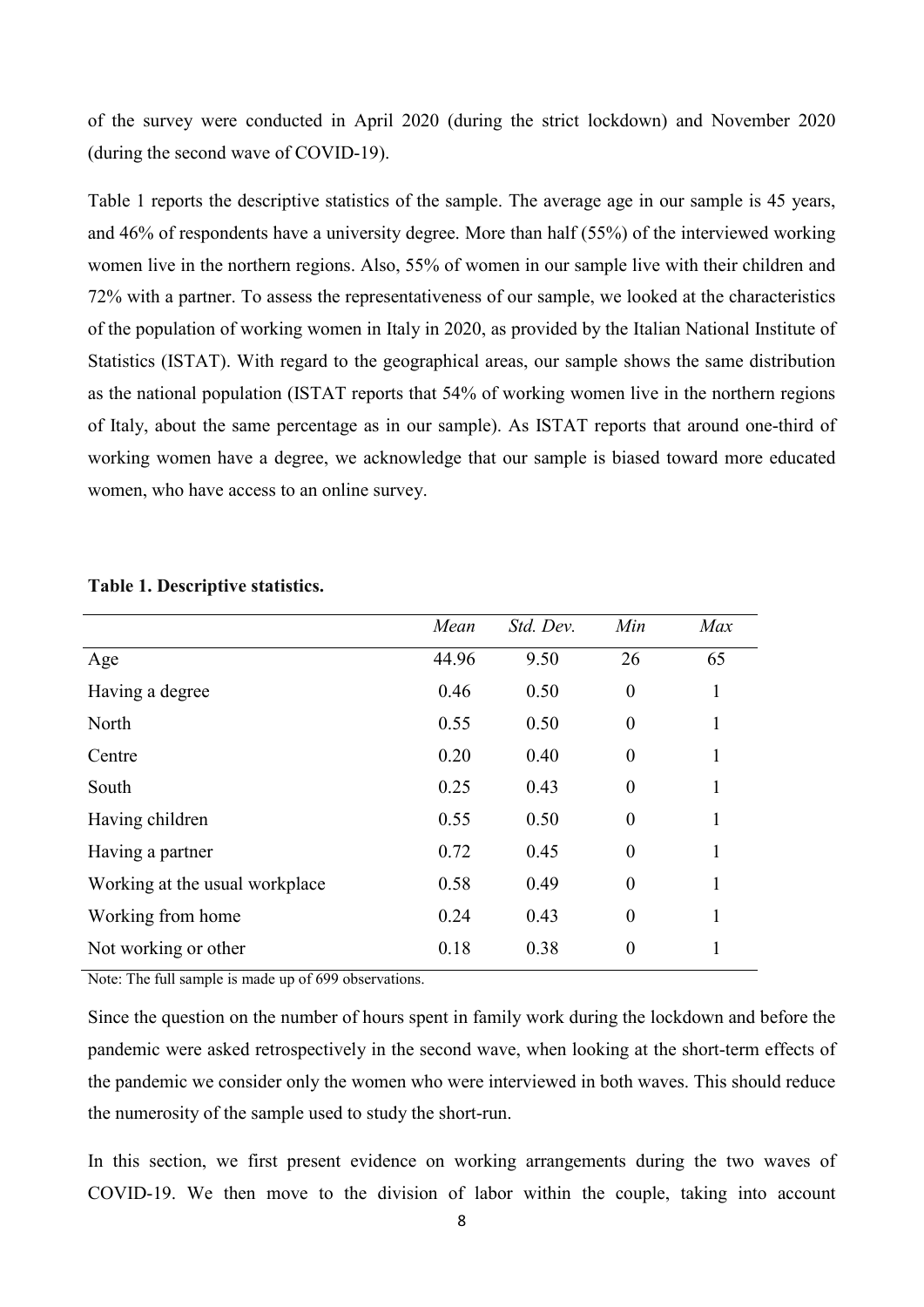housework, childcare and support of distance learning. Finally, we look at the link between working arrangements and the division of labor within the household.

Figure 1 shows the working arrangements of women and their partners during the first and second waves of COVID-19. While in April 2020 only 23% of women who were working before the COVID-19 emergency are working at their usual workplace, they become the majority (58%) in November 2020. In fact, as a consequence of less restrictive measures implemented during the second wave, many more individuals have returned to their usual place of work in November 2020.



**Figure 1. Working arrangements during the first and second waves of COVID-19.**

Note: Percentage of working women and their partners by working arrangement in April and November 2020.

On the other hand, the share of individuals either working from home or not working 9 months after the outbreak of COVID-19 is much lower than during the very first months of the pandemic. In terms of gender differences, while the proportion of individuals not working was higher among men in the first wave (37% of men versus 33% of women), this is not the case in the second wave (16% of men versus 18% of women). More men than women remained at their usual workplace in November 2020 (65% of men versus 58% of women), while more women worked from home (24% of women versus 15% of their partners).

We now move on to examine the division of labor within the household. Figure 2 shows the distribution of the daily hours of housework<sup>[8](#page-10-0)</sup> spent by coupled working women and their partners before the emergency, during the first wave, and in the second wave of COVID-19. Even though both women and their partners dedicated less time to housework during the second wave than the first, women always spent more time than men on household chores (Figure 2).

<span id="page-10-0"></span><sup>&</sup>lt;sup>8</sup> The question on housework includes a couple of examples like cleaning and cooking.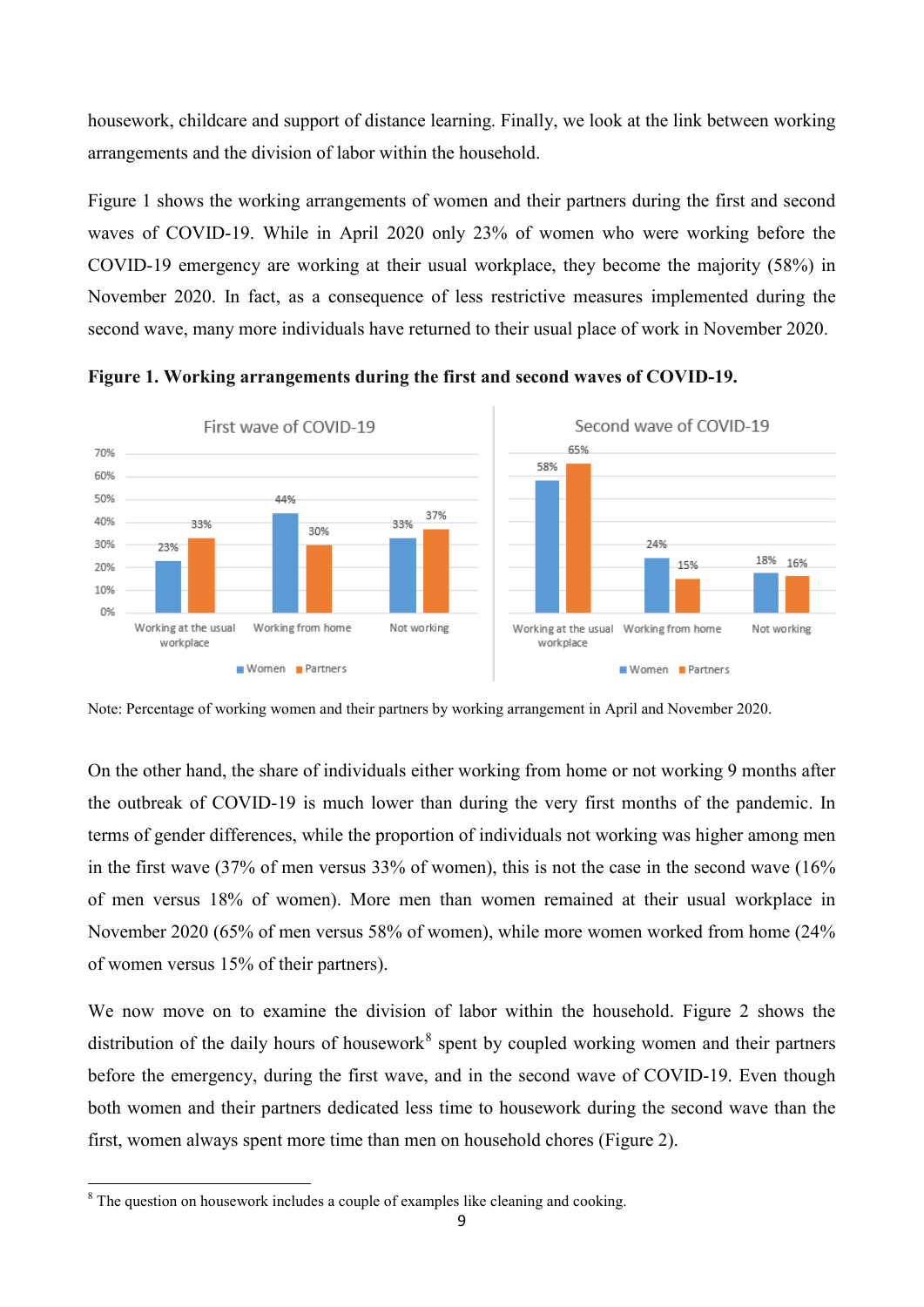

**Figure 2. Hours of housework before the emergency, during the first wave, and during the second wave of COVID-19.**

Note: The sample is made up of women cohabiting with a partner.

A similar trend emerges for childcare<sup>[9](#page-11-0)</sup> when comparing the number of hours spent before the emergency, and during the first and second waves of COVID-19. Figures 3 and 4 show the daily hours spent on childcare, and home schooling in particular, by working women and their partners. Our data show that both women and men spent less time taking care of their children during wave 2 than during wave 1. Women typically spend many more hours per day on childcare; this gap not only increased with the emergency (from 1.6 to 2.2 hours per day), but never returned to the pre-COVID level (the average difference between mothers and fathers in the time devoted to children is 2 hours as of the second wave).

## **Figure 3. Hours of childcare before the emergency, during the first wave, and during the second wave of COVID-19.**

<span id="page-11-0"></span><sup>&</sup>lt;sup>9</sup> The question about childcare asks about the time devoted to children in general, including the time devoted to home schooling.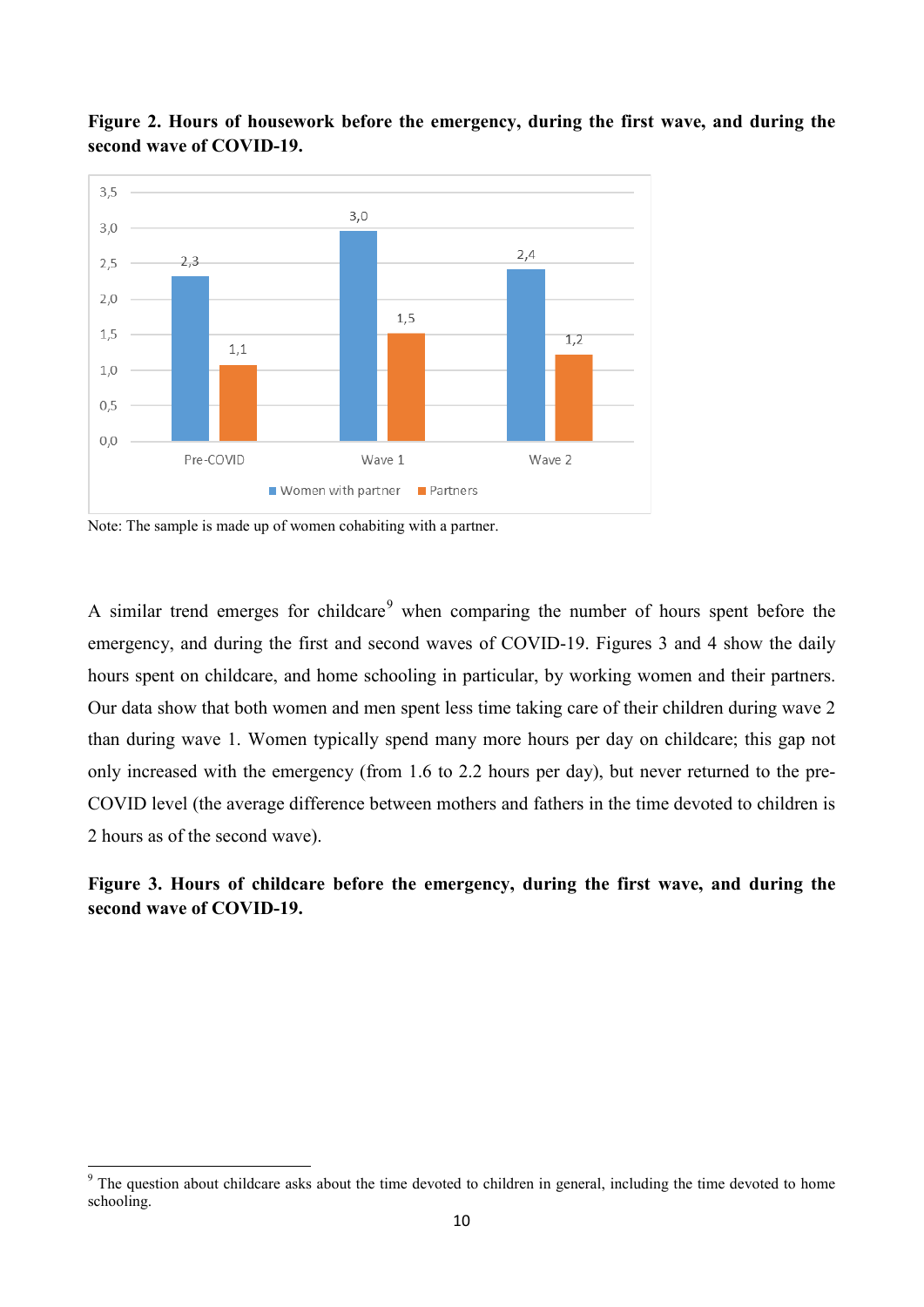

Note: The sample is made up of women with children cohabiting with a partner.

Figure 4 shows the hours spent on children's distance learning by both partners and confirms the trend observed for housework. Women and their partners spent less time on the education of their children during the second wave than the first, but women still spend more time than men on home schooling. In fact, as of November 2020, women spend an hour and a half per day on home schooling, while their partners spend less than one hour. This confirms previous results (Carlson et al., 2020).





Note: The sample is made up of women with children cohabiting with a partner.

To understand the link between working arrangements and the allocation of housework and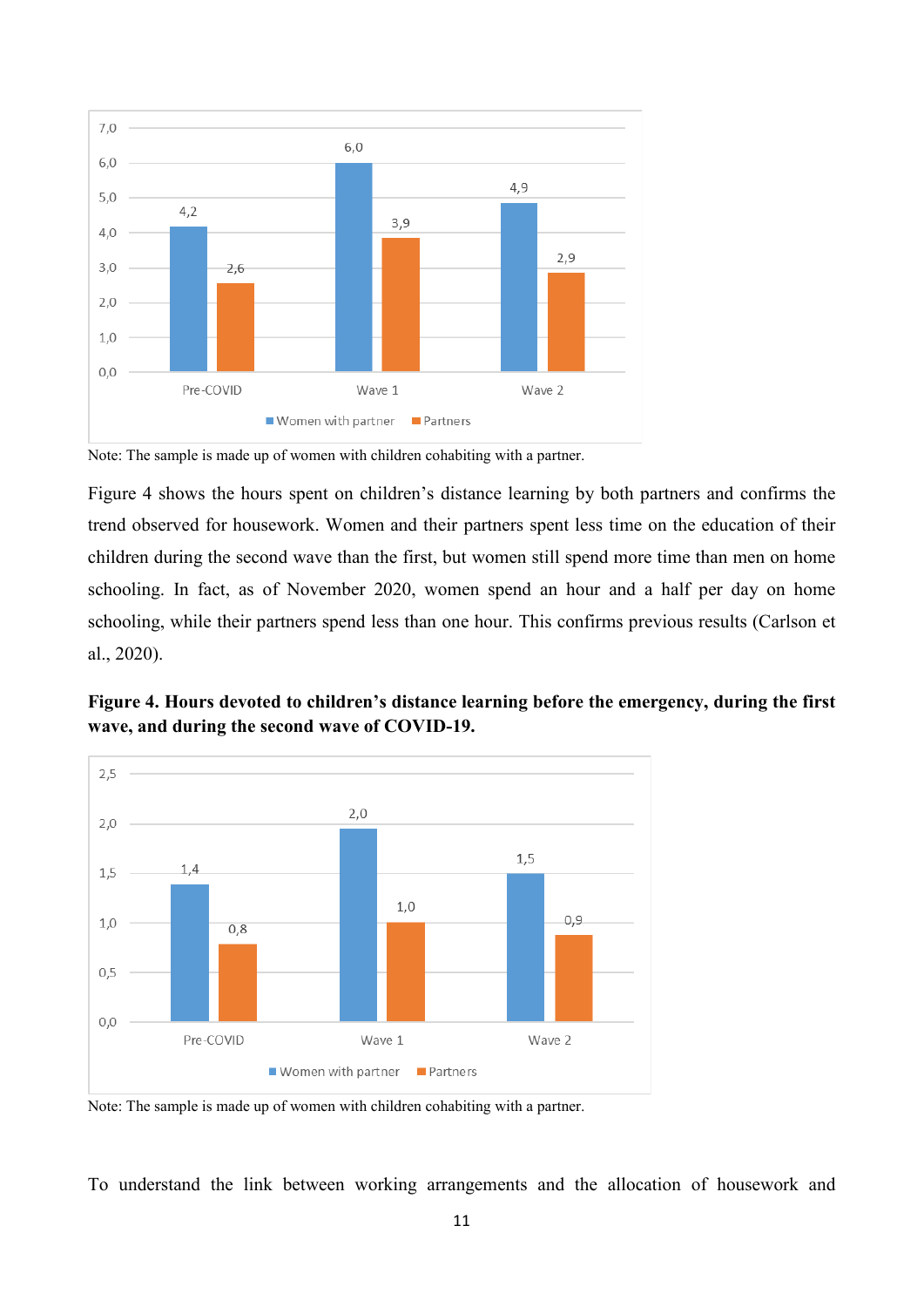childcare within the household, Table 2 shows the hours of housework during the first and the second wave of COVID-19 according to all the possible combinations of working arrangement between women and their partners. In doing so, we restrict the sample to women cohabiting with a partner.[10](#page-13-0)

Both panels of Table 2 shows that the distribution of housework within the couple is highly unbalanced against women. In almost all possible combinations of working arrangements, women spend significantly more hours doing unpaid work at home than their partners. The highest difference experienced during the first wave (2.57 hours) concerns women who were not working because of the emergency and partners working at their usual workplace. Yet when men were the ones not working while women continued working at their workplace, the gender difference was still positive and significant. The highest difference in the time devoted to housework during the second wave (1.81 hours) was observed when men kept working at the usual place and women worked from home. However, in the opposite situation, women still spent more time on housework than men (2.92 versus 1.40 hours per day). During both waves, the distribution of housework penalized women in symmetric situations too, i.e., when both partners had the same working arrangements.

**Table 2. Hours of housework during the first and second waves of COVID-19.**

|                                         | Partners working at                                         | Partners working                                              | Partners not working                                        |
|-----------------------------------------|-------------------------------------------------------------|---------------------------------------------------------------|-------------------------------------------------------------|
|                                         | the usual workplace                                         | from home                                                     |                                                             |
| Women working at the<br>usual workplace | Women 3.14<br>Partners 2.19<br>Difference 0.95***<br>$N=42$ | Women 2.47<br>Partners 2<br>Difference 0.47<br>$N=15$         | Women 2.30<br>Partners 1.33<br>Difference 0.96***<br>$N=27$ |
| working<br>from<br>Women<br>home        | Women 2.52<br>Partners 1.26<br>Difference 1.26***<br>$N=50$ | Women 3.03<br>Partners 1.57<br>Difference 1.46***<br>$N = 87$ | Women 2.96<br>Partners 1.57<br>Difference 1.38***<br>$N=47$ |
| Women not working                       | Women 4.03<br>Partners 1.46<br>Difference 2.57***<br>$N=35$ | Women 2.38<br>Partners 1.38<br>Difference 1<br>$N=21$         | Women 3.30<br>Partners 1.54<br>Difference 1.75***<br>$N=81$ |

|              |  |  | Panel a) Men and women's hours of housework during the first wave of COVID-19 by working |  |  |  |  |
|--------------|--|--|------------------------------------------------------------------------------------------|--|--|--|--|
| arrangement. |  |  |                                                                                          |  |  |  |  |

<span id="page-13-0"></span> $10$  Note that the question on the number of hours spent on family work during the lockdown was asked retrospectively during the second wave. Hence, when looking at the family work in the first wave, we will exploit only the women who were interviewed in both waves. This reduces the numerosity of the sample to study the short-run.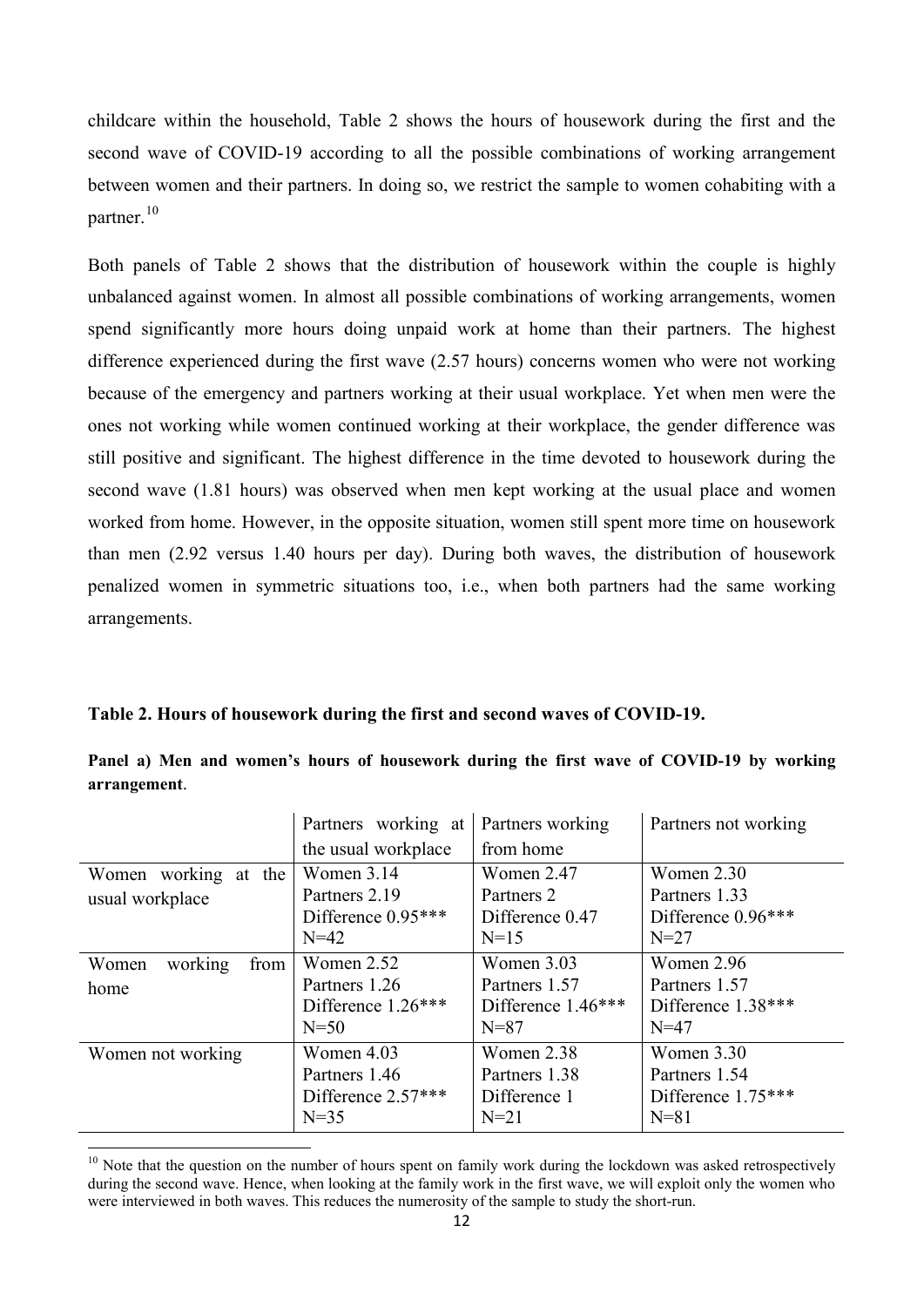Note: The sample is made up of women cohabiting with a partner (N=405).

|                          | Partners working at | Partners working   | Partners not working          |
|--------------------------|---------------------|--------------------|-------------------------------|
|                          | the usual workplace | from home          |                               |
| Women working at the     | Women 2.31          | Women 2.92         | Women 2.35                    |
| usual workplace          | Partners 1.17       | Partners 1.40      | Partners 1.52                 |
|                          | Difference 1.14***  | Difference 1.52*** | Difference 0.84**             |
|                          | $N = 241$           | $N=25$             | $N=31$                        |
| working<br>Women<br>from | Women $2.56$        | Women 2.82         | Women 1.91                    |
| home                     | Partners 0.75       | Partners 1.43      | Partners 1.30                 |
|                          | Difference 1.81***  | Difference 1.39*** | Difference 0.61 <sup>**</sup> |
|                          | $N=57$              | $N=44$             | $N=23$                        |
| Women not working        | Women 2.53          | Women 1            | Women 2.68                    |
|                          | Partners 1.04       | Partners 3.37      | Partners 1.43                 |
|                          | Difference 1.49***  | Difference -2.37   | Difference 1.25***            |
|                          | $N=47$              | $N=8$              | $N=28$                        |

**Panel b) Men and women's hours of housework during the second wave of COVID-19 by working arrangement**.

Note: The sample is made up of women cohabiting with a partner (N=504).

Table 3 focuses on women with children and reports similar findings for childcare. In most of the combinations of the working arrangements of women and their partners, women spent significantly more time taking care of their children during both waves of the pandemic. Panel A of Table 3 shows that women who did not work at their usual workplace during the first lockdown spent significantly more time on childcare than their partners. During the second wave (Panel B), the largest differences in the time devoted to childcare are reported when men kept working at the usual place while women worked from home or did not work. In contrast, men never spent significantly more time on childcare than their spouses. In symmetric situations, women are penalized as well. In fact, when both partners worked at their usual workplace, women spent on average 1.41 more hours on childcare. That difference went up to 1.83 hours when both partners were working from home.

### **Table 3. Hours of childcare during the first and second waves of COVID-19.**

**Panel a) Men and women's hours of childcare during the first wave of COVID-19 by working arrangement**.

|                                 | Partners working at Partners working |               | <b>Partners not working</b> |
|---------------------------------|--------------------------------------|---------------|-----------------------------|
|                                 | the usual workplace                  | from home     |                             |
| Women working at the Women 4.34 |                                      | Women 2.5     | Women 3.38                  |
| usual workplace                 | Partners 3.91                        | Partners 2.25 | Partners 2.67               |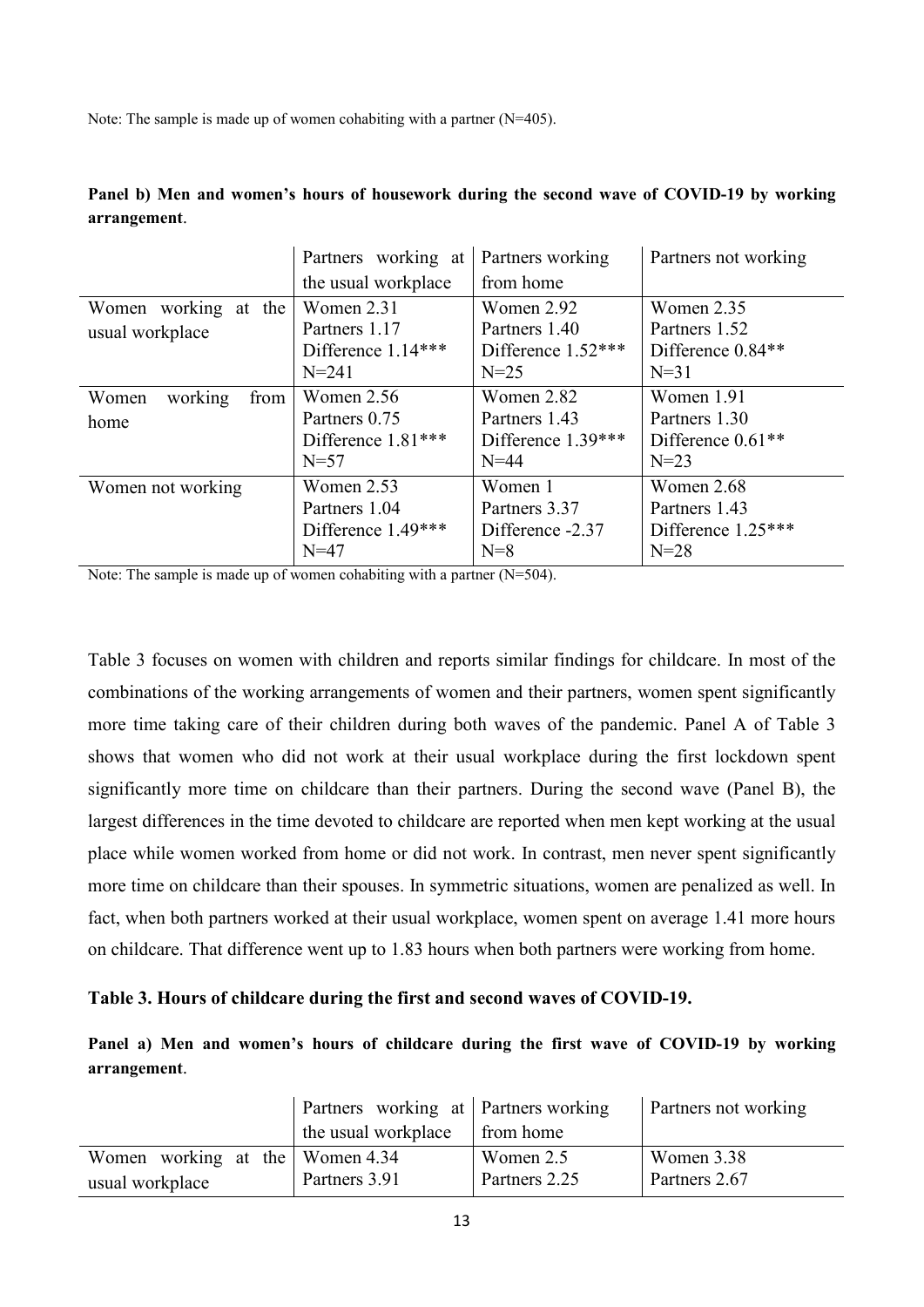|                                  | Difference 0.44             | Difference 0.25             | Difference $0.71*$          |
|----------------------------------|-----------------------------|-----------------------------|-----------------------------|
|                                  | $N = 32$                    | $N=8$                       | $N=21$                      |
| working<br>Women<br>from<br>home | Women 2.87<br>Partners 1.72 | Women 5.91<br>Partners 4.40 | Women 6.87<br>Partners 5.27 |
|                                  | Difference 1.16**           | Difference $1.51*$          | Difference $1.6***$         |
|                                  | $N=32$                      | $N=57$                      | $N=30$                      |
| Women not working                | Women 8.23                  | Women $10.92$               | Women $6.65$                |
|                                  | Partners 3.46               | Partners 7.15               | Partners 4.74               |
|                                  | Difference 4.77***          | Difference 3.77**           | Difference $1.91***$        |
|                                  | $N=26$                      | $N=13$                      | $N=54$                      |

Note: The sample is made up of women with children cohabiting with a partner (N=273).

## **Panel b) Men and women's hours of childcare during the second wave of COVID-19 by working arrangement**.

|                          | Partners working at | Partners working   | Partners not working |
|--------------------------|---------------------|--------------------|----------------------|
|                          | the usual workplace | from home          |                      |
| Women working at the     | Women 3.59          | Women $4.56$       | Women 3,3            |
| usual workplace          | Partners 2.18       | Partners 3.44      | Partners 3,4         |
|                          | Difference 1.41***  | Difference 1.12**  | Difference -0,1      |
|                          | $N=162$             | $N=16$             | $N=20$               |
| working<br>Women<br>from | Women 5.85          | Women 5.86         | Women 5              |
| home                     | Partners 2.92       | Partners 4.03      | Partners 4.46        |
|                          | Difference 2.92***  | Difference 1.83*** | Difference 0.54      |
|                          | $N = 39$            | $N=29$             | $N=13$               |
| Women not working        | Women 8.90          | Women 13.2         | Women 5.58           |
|                          | Partners 2.86       | Partners 6.4       | Partners 3.63        |
|                          | Difference 6.03***  | Difference 6.8     | Difference 0.98*     |
|                          | $N=29$              | $N=5$              | $N=19$               |

Note: The sample is made up of women with children cohabiting with a partner(N=332).

### **3. Empirical Analysis**

*Working arrangements and the allocation of housework, childcare and distance learning within the couple*

The descriptive evidence of Tables 2 and 3 suggests a link between working arrangement and the allocation of housework, childcare and support for distance learning. The direction of the link is consistent with our Hypothesis 1. To better explore this link, we now estimate a set of multivariate regressions using linear probability models. In Tables 4, 5 and 6 we show for both working women and their partners the association between working arrangements, together with individual and family characteristics, and the hours devoted to housework, childcare and distance learning by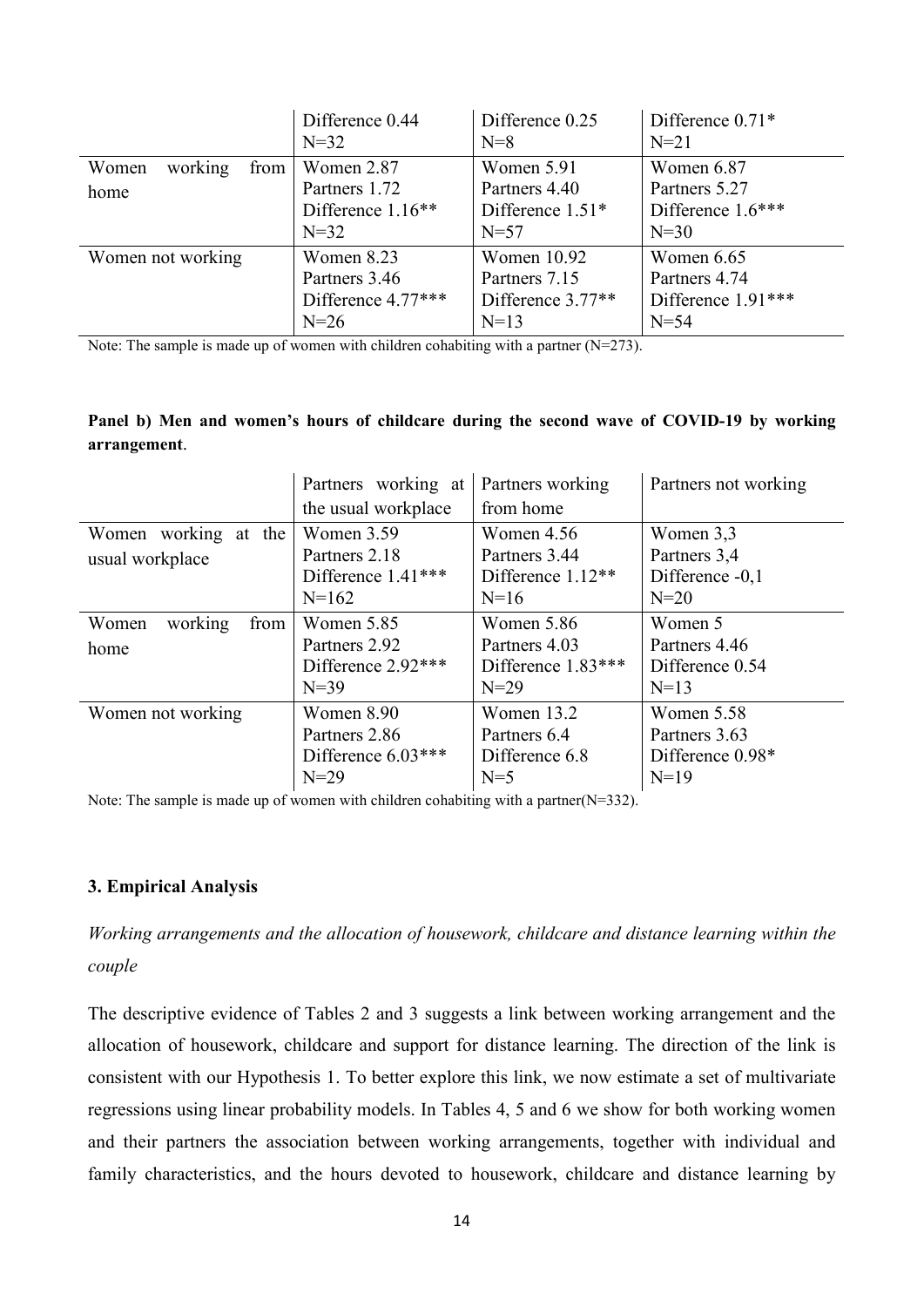women and their partners during the two waves of the pandemic (lockdown and second wave of COVID-19).

|                            | Hours spent on<br>housework by<br>women during<br>the lockdown | Hours spent on<br>housework by<br>partners during<br>the lockdown | Hours spent on<br>housework by<br>women during<br>the second wave<br>of COVID-19 | Hours spent on<br>housework by<br>partners during<br>the second wave<br>of COVID-19 |
|----------------------------|----------------------------------------------------------------|-------------------------------------------------------------------|----------------------------------------------------------------------------------|-------------------------------------------------------------------------------------|
|                            |                                                                |                                                                   |                                                                                  |                                                                                     |
| Woman's age                | $-0.002$                                                       | $-0.037***$                                                       | 0.009                                                                            | $-0.022***$                                                                         |
|                            | (0.010)                                                        | (0.010)                                                           | (0.008)                                                                          | (0.008)                                                                             |
| Woman having a degree      | 0.085                                                          | 0.157                                                             | $-0.125$                                                                         | $-0.042$                                                                            |
|                            | (0.187)                                                        | (0.195)                                                           | (0.155)                                                                          | (0.156)                                                                             |
| Woman having children      | $0.502***$                                                     | 0.126                                                             | $0.444***$                                                                       | 0.173                                                                               |
|                            | (0.192)                                                        | (0.199)                                                           | (0.155)                                                                          | (0.156)                                                                             |
| Centre                     | $-0.051$                                                       | 0.008                                                             | $-0.015$                                                                         | 0.158                                                                               |
|                            | (0.233)                                                        | (0.242)                                                           | (0.196)                                                                          | (0.198)                                                                             |
| South                      | $1.127***$                                                     | 0.045                                                             | $0.899***$                                                                       | $0.294*$                                                                            |
|                            | (0.218)                                                        | (0.226)                                                           | (0.177)                                                                          | (0.178)                                                                             |
| Woman working from<br>home | 0.050                                                          | $-0.393$                                                          | 0.070                                                                            | $-0.363*$                                                                           |
|                            | (0.245)                                                        | (0.255)                                                           | (0.189)                                                                          | (0.191)                                                                             |
| Woman not working          | $0.567**$                                                      | $-0.422$                                                          | 0.125                                                                            | 0.013                                                                               |
|                            | (0.254)                                                        | (0.264)                                                           | (0.210)                                                                          | (0.212)                                                                             |
| Partner working from       | $-0.285$                                                       | $-0.045$                                                          | 0.288                                                                            | $0.697***$                                                                          |
| home                       |                                                                |                                                                   |                                                                                  |                                                                                     |
|                            | (0.236)                                                        | (0.246)                                                           | (0.221)                                                                          | (0.223)                                                                             |
| Partner not working        | $-0.211$                                                       | $-0.064$                                                          | $-0.190$                                                                         | $0.467**$                                                                           |
|                            | (0.219)                                                        | (0.228)                                                           | (0.213)                                                                          | (0.215)                                                                             |
| Constant                   | 2.420***                                                       | 3.435***                                                          | 1.497***                                                                         | 1.928***                                                                            |
|                            | (0.526)                                                        | (0.547)                                                           | (0.397)                                                                          | (0.401)                                                                             |
|                            |                                                                |                                                                   |                                                                                  |                                                                                     |
| Observations               | 405                                                            | 405                                                               | 504                                                                              | 504                                                                                 |
| R-squared                  | 0.113                                                          | 0.044                                                             | 0.082                                                                            | 0.045                                                                               |

# **Table 4. Multivariate regression model of hours spent on housework by women and their partners during the first and second waves of COVID-19.**

Note: Coefficient estimates from OLS regressions. The sample is made up of women cohabiting with a partner. The baseline category for working arrangements is "working at the usual workplace." During the lockdown, the average hours spent on housework by women are 3.01 and the average hours spent on housework by men are 1.57. During the second wave of COVID-19, the average hours spent on housework by women are 2.42 and the average hours spent on housework by men are 1.22. Standard errors in parentheses. \*\*\*  $p<0.01$ , \*\*  $p<0.05$ , \*  $p<0.1$ 

The first and third columns of Table 4 show that, during both waves of the pandemic, the time spent by women on housework was not related to their home-working arrangement or to the working arrangements of their partners. During the lockdown, non-working women spent more hours on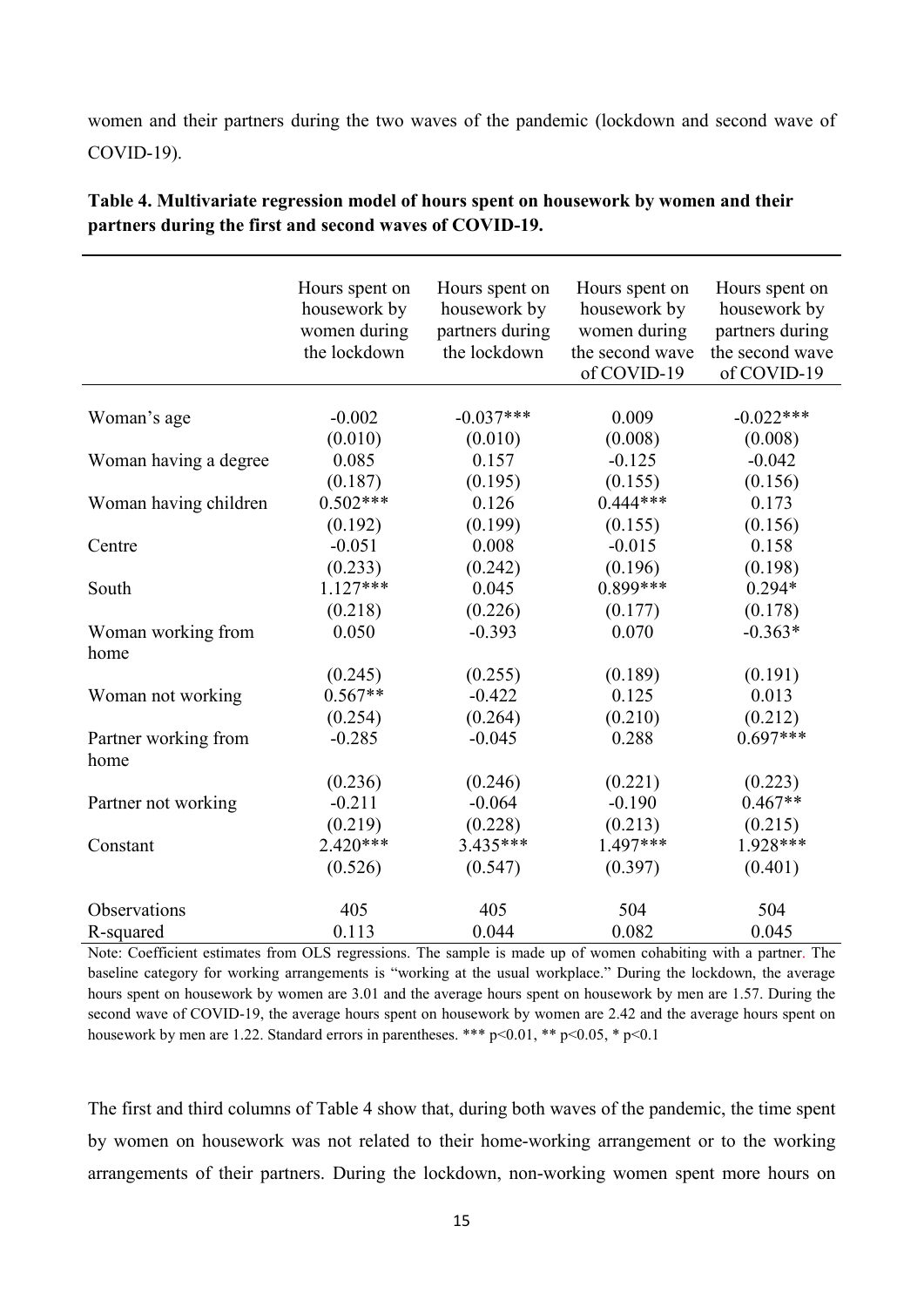housework. Having children and living in the South of Italy increases a women's probability of working more hours, since they are the only significant variables explaining the additional time devoted to the household care. The driver of the extra care seems, then, to be more culturally rooted than ruled by working necessity. For partners, instead, the working arrangements do matter in terms of the time spent on housework: the last column of Table 4 shows that a few months after the outbreak of COVID-19, men were spending more time on housework if they were working from home or not working. Also, while women's housework is not affected by their partners' working arrangement, it seems that men are less likely to spend time on household tasks when their partners are working from home. Finally, while columns 1 and 3 show that women spend more time on housework when there are children in the household, this is not true for men.

The results regarding time devoted to childcare, reported in Table 5, are more similar between partners over the longer run, and show a symmetric effect on children's care when one of the partners is absent from home (columns 3 and 4). During both waves, mothers spent more hours with their children if they were not working and, in the second wave, if they were working from home. During the second wave, fathers spent more hours with their children if they were not working or worked from home. During the second wave, working-from-home mothers devoted 1.6 more hours to the care of children than mothers not at home and working-from-home fathers devoted 1.30 more hours to the care of children than fathers not at home. Also, non-working mothers spent almost 4 more hours on childcare than women who continued working at their workplace, while not-working fathers spent an hour and half more on childcare compared to men who kept working at their workplace.<sup>[11](#page-17-0)</sup>

| childcare by<br>women during<br>the lockdown | childcare by<br>partners during<br>the lockdown | childcare by<br>women during<br>the second<br>wave of<br>COVID-19 | childcare by<br>partners<br>during the<br>second wave<br>of COVID-19            |
|----------------------------------------------|-------------------------------------------------|-------------------------------------------------------------------|---------------------------------------------------------------------------------|
| $-0.191***$                                  | $-0.166***$                                     | $-0.205***$                                                       | $-0.128***$                                                                     |
|                                              |                                                 |                                                                   | (0.025)<br>0.451                                                                |
|                                              | (0.042)<br>0.673                                | (0.041)<br>0.151                                                  | Hours spent on Hours spent on Hours spent on Hours spent on<br>(0.032)<br>0.560 |

**Table 5. Multivariate regression model of hours spent on childcare by women and partners** 

<span id="page-17-0"></span> $11$  Mangiavacchi et al. (2020) report that the contribution of fathers to childcare and home schooling affects children's outcomes in a positive and significant way. This is a very important result, especially during a period of school closures in which children's educational outcomes are reduced and inequality among children grows (Moroni et al., 2020).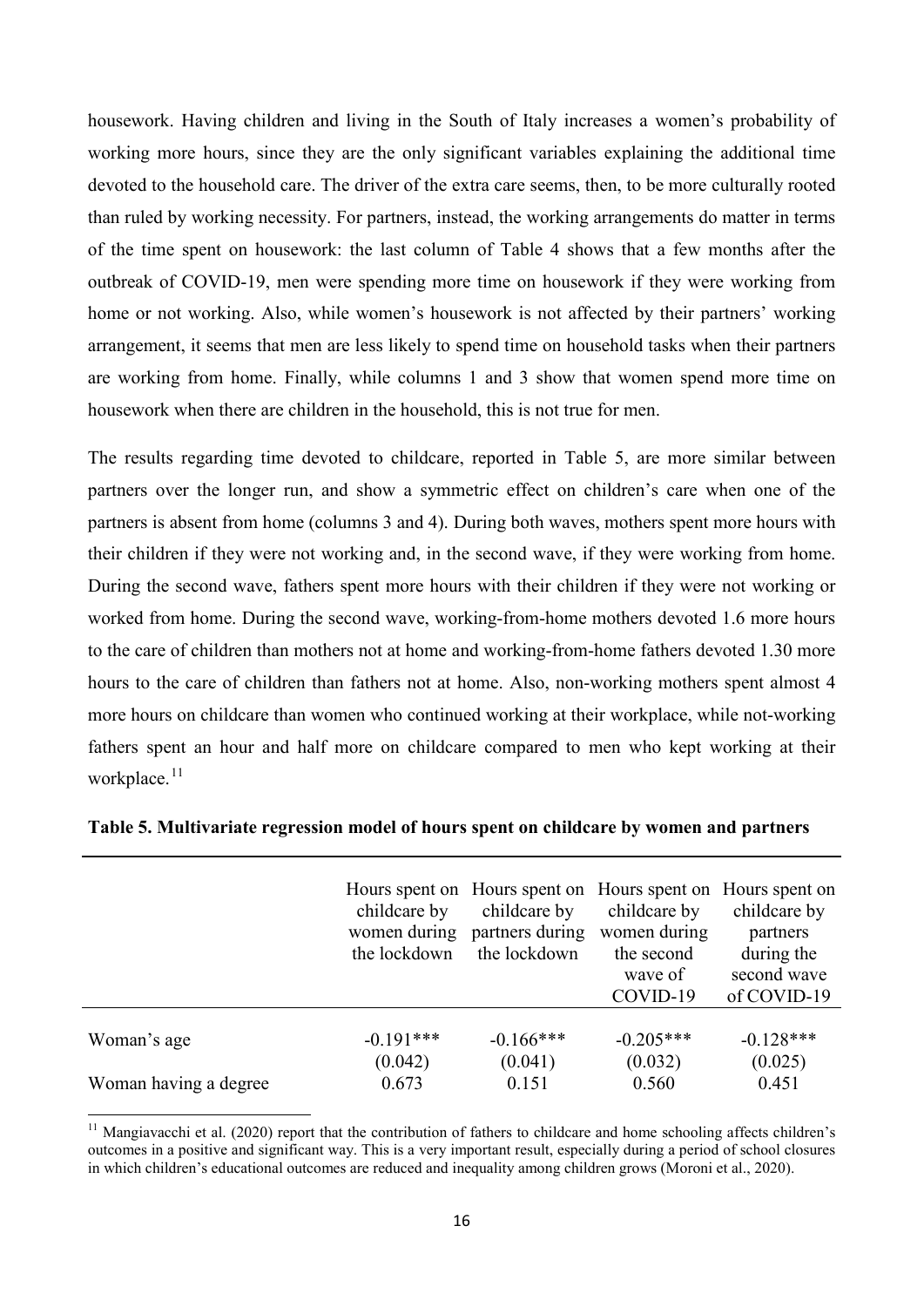|                           | (0.748)    | (0.723)     | (0.568)   | (0.452)    |
|---------------------------|------------|-------------|-----------|------------|
| Centre                    | $-1.374$   | $-1.824*$   | $-0.301$  | $-0.537$   |
|                           | (0.960)    | (0.928)     | (0.727)   | (0.579)    |
| South                     | 1.271      | 0.535       | 0.937     | 0.919*     |
|                           | (0.842)    | (0.814)     | (0.643)   | (0.512)    |
| Woman working from home   | 1.053      | 0.250       | $1.601**$ | 0.437      |
|                           | (0.972)    | (0.939)     | (0.696)   | (0.554)    |
| Woman not working         | $3.295***$ | 0.737       | 3.951 *** | 0.215      |
|                           | (0.984)    | (0.951)     | (0.793)   | (0.631)    |
| Partner working from home | 0.899      | 1.314       | 0.685     | $1.262*$   |
|                           | (0.963)    | (0.931)     | (0.824)   | (0.656)    |
| Partner not working       | 0.528      | 1.303       | $-0.616$  | 1.558**    |
|                           | (0.858)    | (0.829)     | (0.792)   | (0.630)    |
| Constant                  | 12.041***  | $10.473***$ | 12.692*** | $7.747***$ |
|                           | (2.197)    | (2.124)     | (1.546)   | (1.231)    |
| Observations              | 273        | 273         | 332       | 332        |
| R-squared                 | 0.154      | 0.096       | 0.216     | 0.122      |

Note: Coefficient estimates from OLS regressions. The sample is made up of women with children cohabiting with a partner. The baseline category for working arrangements is "working at the usual workplace." During the lockdown, the average hours spent on childcare by women are 5.79 and the average hours spent on childcare by men are 4.04. During the second wave of COVID-19, the average hours spent on childcare by women are 4.86 and the average hours spent on childcare by men are 2.86. Standard errors in parentheses. \*\*\*  $p<0.01$ , \*\*  $p<0.05$ , \*  $p<0.1$ 

Table 6 shows that, when we consider the time spent with children on distance learning, the working arrangements either of the partner or of the woman do not affect the woman's decision of how many hours to devote to her children. In contrast, during both waves, men "take advantage" of their partner's staying home and devote less time to helping with school, if their partner works from home or doesn't work at all (approximately half an hour less). Also, when looking at the portion of childcare specifically devoted to home schooling, we notice that men spend more hours to it when they had not been working for many months after the COVID-19 outbreak. The educational attainment of the mother is not a significant predictor of childcare.

# **Table 6. Multivariate regression model of hours spent on helping children in distance learning by women and partners**

|             | distance<br>learning by<br>the lockdown | Hours spent on Hours spent on Hours spent on Hours spent on<br>distance<br>learning by<br>women during partners during<br>the lockdown | distance<br>learning by<br>women during<br>the second<br>wave of<br>COVID-19 | distance<br>learning by<br>partners during<br>the second<br>wave of<br>COVID-19 |
|-------------|-----------------------------------------|----------------------------------------------------------------------------------------------------------------------------------------|------------------------------------------------------------------------------|---------------------------------------------------------------------------------|
| Woman's age | $-0.031**$                              | $-0.033***$                                                                                                                            | $-0.051***$                                                                  | $-0.040***$                                                                     |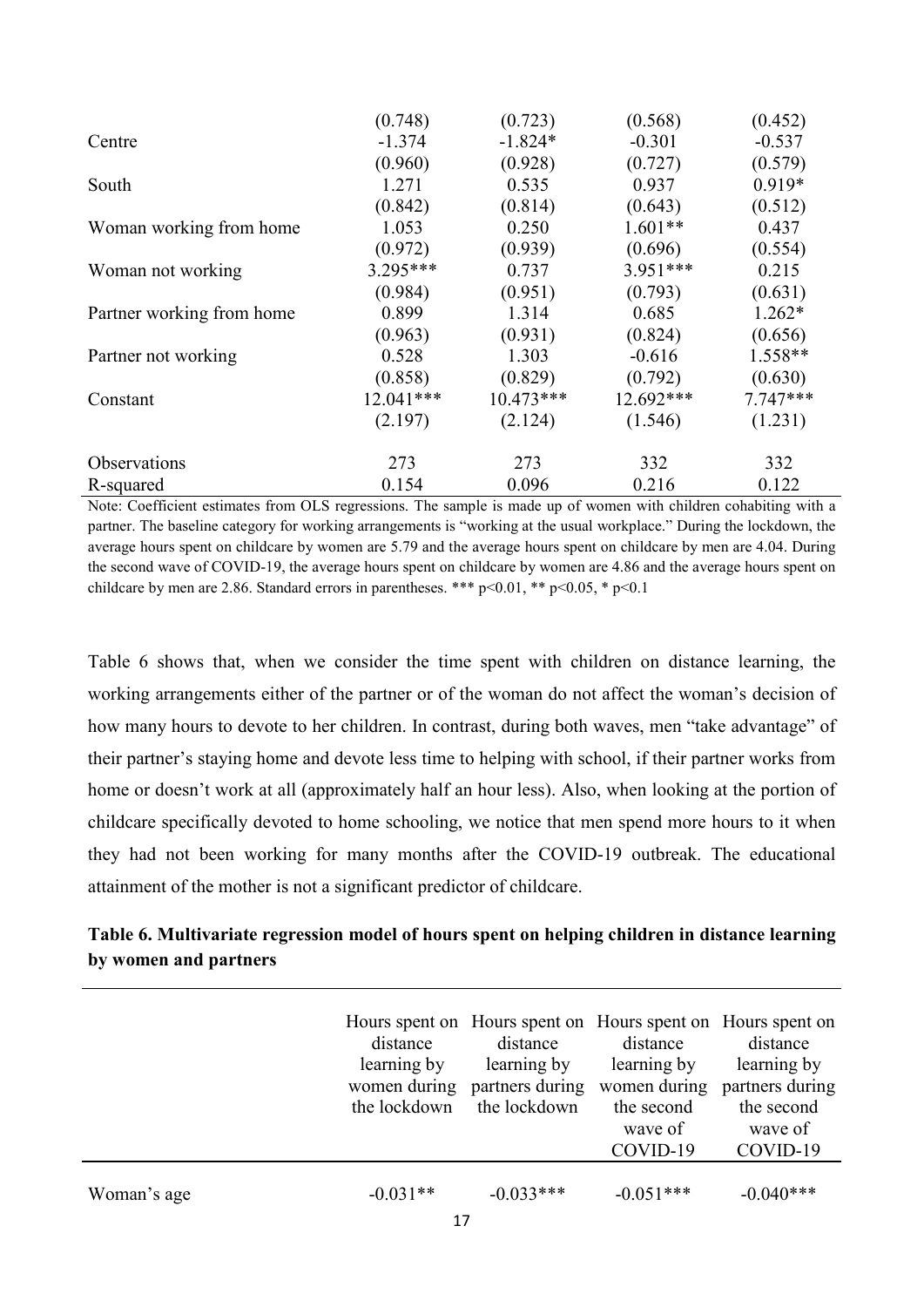|                           | (0.015)  | (0.012)    | (0.012)    | (0.010)    |
|---------------------------|----------|------------|------------|------------|
| Woman having a degree     | 0.171    | 0.093      | 0.068      | 0.167      |
|                           | (0.262)  | (0.220)    | (0.205)    | (0.173)    |
| Centre                    | 0.210    | 0.191      | $-0.188$   | $-0.133$   |
|                           | (0.336)  | (0.282)    | (0.263)    | (0.221)    |
| South                     | 0.275    | 0.397      | 0.315      | 0.083      |
|                           | (0.295)  | (0.248)    | (0.232)    | (0.196)    |
| Woman working from home   | $-0.333$ | $-0.601**$ | $-0.157$   | $-0.356*$  |
|                           | (0.341)  | (0.286)    | (0.252)    | (0.212)    |
| Woman not working         | 0.171    | $-0.659**$ | 0.041      | $-0.425*$  |
|                           | (0.345)  | (0.290)    | (0.287)    | (0.241)    |
| Partner working from home | $0.597*$ | $0.499*$   | 0.344      | 0.394      |
|                           | (0.338)  | (0.283)    | (0.298)    | (0.251)    |
| Partner not working       | 0.221    | 0.220      | 0.314      | $0.535**$  |
|                           | (0.301)  | (0.252)    | (0.286)    | (0.241)    |
| Constant                  | 2.941*** | $2.645***$ | $3.673***$ | $2.637***$ |
|                           | (0.770)  | (0.647)    | (0.559)    | (0.471)    |
| Observations              | 273      | 273        | 332        | 332        |
| R-squared                 | 0.049    | 0.067      | 0.072      | 0.071      |

Note: Coefficient estimates from OLS regressions. The sample is made up of women with children cohabiting with a partner. The baseline category for working arrangements is "working at the usual workplace." Children's distance learning is included in childcare. During the lockdown, the average hours spent on children's distance learning by women are 1.90 and the average hours spent by men are 1.05. During the second wave of COVID-19, the average hours spent on children's distance learning by women are 1.50 and the average hours spent by men are 0.88. Standard errors in parentheses. \*\*\* p<0.01, \*\* p<0.05, \* p<0.1

To conclude, we find some support for our Hypothesis 1, although it is not conclusive. In fact, in line with Hypothesis 1, we find that working-from-home and non-working men spend more hours on family work than men working at the usual workplace. However, this increase of men's involvement does not seem to lead to a reallocation of couples' roles in housework chores and childcare. The time spent on housework, childcare, and helping children in online schooling by women does not depend on their partners' working arrangements. Conversely, men spend less time on housework and home schooling when their spouses are at home. Hence, the extra family work due to COVID-19 is a burden mainly borne by women, regardless of the time men spend at home.

Finally, in Table 7 we analyze the determinants of the difference in the daily hours devoted to housework, childcare, and children's distance learning many months after the outbreak of COVID-19. Such a gap is much higher when the woman is working from home and/or not working. The gender gap in both housework and childcare is instead lower when the partner does not work.

# **Table 7. Multivariate regression model of gender gaps in the daily hours of housework, childcare, and children's distance learning during the second wave of COVID-19.**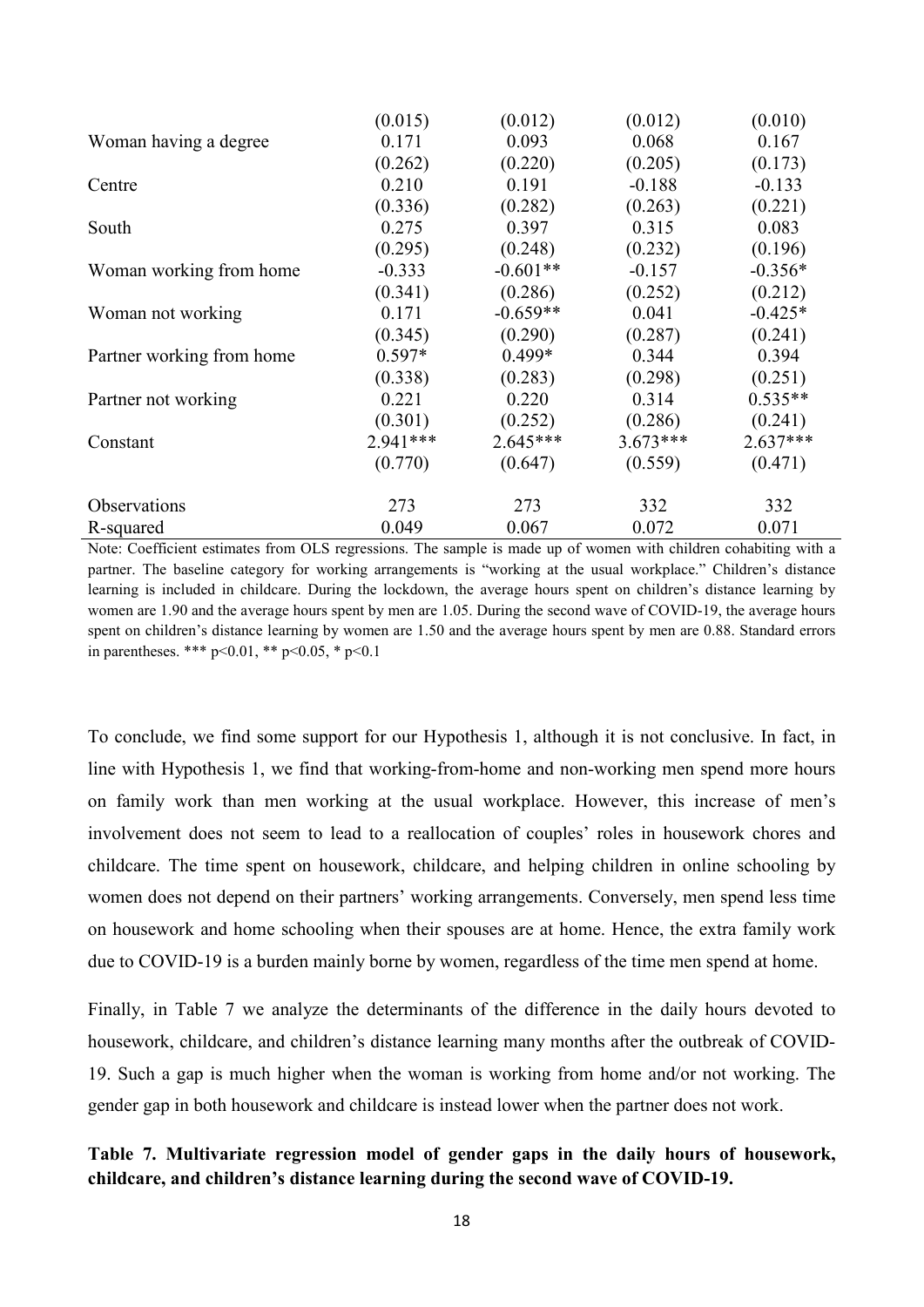|                           | (1)             | (2)             | (3)                 |
|---------------------------|-----------------|-----------------|---------------------|
|                           | Gap in hours of | Gap in hours of | Gap in hours of     |
|                           | housework       | childcare       | children's distance |
|                           |                 |                 | learning            |
|                           |                 |                 |                     |
| Woman's age               | $0.031***$      | $-0.077***$     | $-0.011$            |
|                           | (0.010)         | (0.024)         | (0.009)             |
| Woman having a degree     | $-0.084$        | 0.108           | $-0.099$            |
|                           | (0.186)         | (0.426)         | (0.165)             |
| Woman having children     | 0.271           |                 |                     |
|                           | (0.186)         |                 |                     |
| Center                    | $-0.174$        | 0.236           | $-0.055$            |
|                           | (0.235)         | (0.546)         | (0.211)             |
| South                     | $0.605***$      | 0.018           | 0.232               |
|                           | (0.212)         | (0.483)         | (0.187)             |
| Woman working from home   | $0.433*$        | $1.164**$       | 0.199               |
|                           | (0.227)         | (0.523)         | (0.202)             |
| Woman not working         | 0.111           | $3.736***$      | $0.466**$           |
|                           | (0.252)         | (0.595)         | (0.231)             |
| Partner working from home | $-0.409$        | $-0.577$        | $-0.050$            |
|                           | (0.265)         | (0.619)         | (0.240)             |
| Partner not working       | $-0.657**$      | $-2.175***$     | $-0.221$            |
|                           | (0.255)         | (0.595)         | (0.230)             |
| Constant                  | $-0.430$        | 4.945***        | $1.037**$           |
|                           | (0.477)         | (1.161)         | (0.450)             |
| Observations              | 504             | 332             | 332                 |
| R-squared                 | 0.063           | 0.169           | 0.026               |

Note: Coefficient estimates from OLS regressions. The sample is made up of women cohabiting with a partner in the first column and women with children cohabiting with a partner in the second and third columns. The baseline category for working arrangements is "working at the usual workplace." The average gaps in the daily hours of housework, childcare, and distance learning are 1.20, 2 and 0.62, respectively. Standard errors in parentheses. \*\*\*  $p<0.01$ , \*\*  $p<0.05$ , \*  $p<0.1$ 

### *Working arrangements and Women's Feelings of Insecurity and Dissatisfaction*

We now move on to our second hypothesis. Changes in working arrangements have also affected women's well-being. Several studies have emphasized that the level of anxiety of women has increased (D'Ambrosio et al., 2020). We study this outcome only in the second wave, because time is needed to observe the results.

As a preliminary analysis, in Table 8 we use as dependent variables four dummies which capture women's feelings of insecurity and dissatisfaction. The respondent reported whether she was concerned (1) about losing her job/closing her business, (2) about earning less money, (3) about having a lower pension when retired, given the potential interruptions in work, or (4) about at least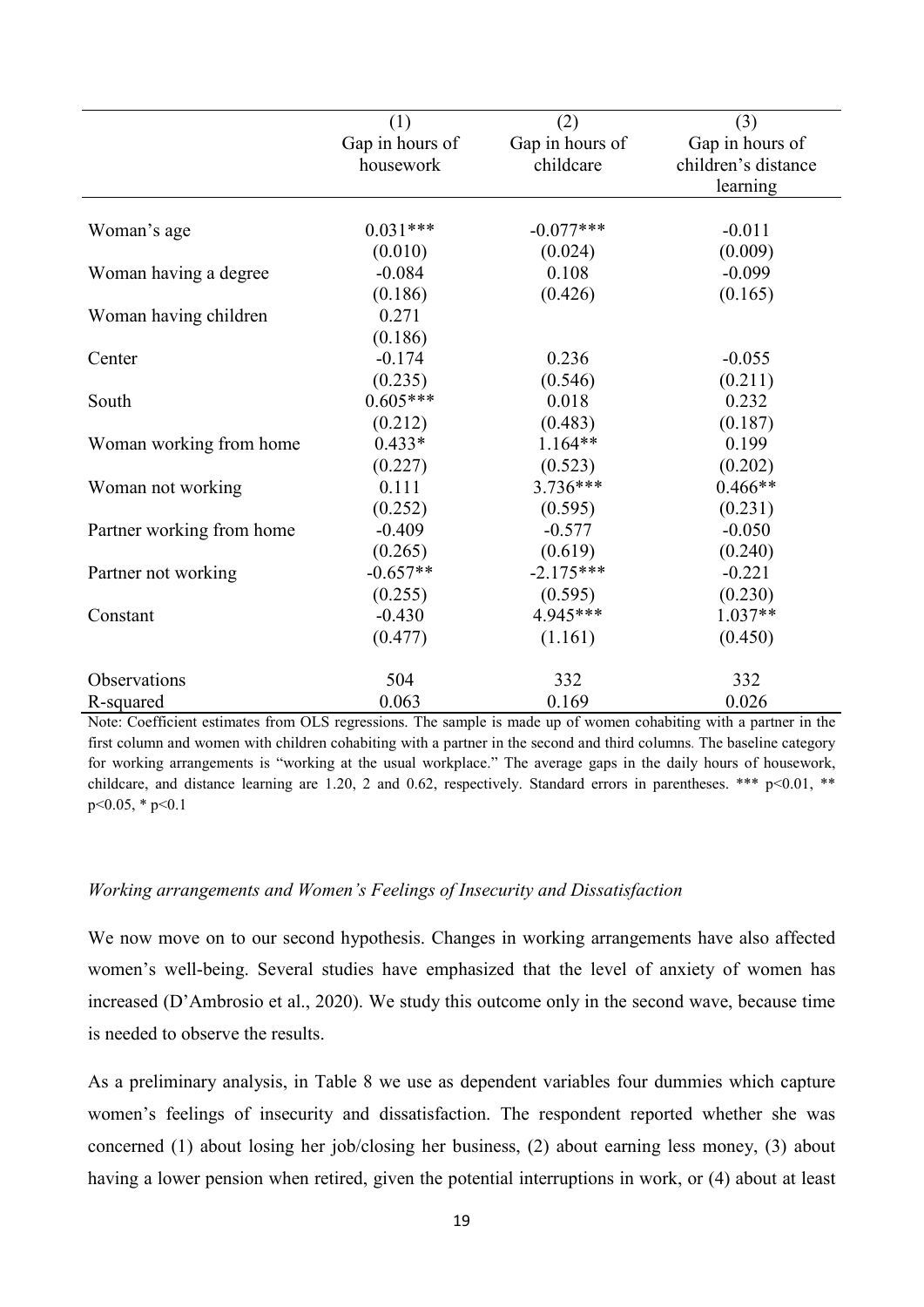one of the previous aspects. Working from home does not seem to have changed women's feeling of insecurity, while women not working during the second wave of COVID-19 and those with a non-working partner were the most concerned about losing their job or closing their businesses. However, more educated women felt less insecure about their futures, meaning that they are in a stronger position to cope with the current and future situation. We also control for having been directly affected by the virus through a dummy indicating whether the respondent or a member of her household had been infected.

|                             | (1)          | (2)          | (3)           | (4)            |
|-----------------------------|--------------|--------------|---------------|----------------|
|                             | Losing job   | Earning less | Lower pension | Feeling of     |
|                             |              | money        | levels        | insecurity     |
|                             |              |              |               | about at least |
|                             |              |              |               | one aspect     |
|                             |              |              |               |                |
| Woman's age                 | $-0.008$ *** | $-0.005**$   | $-0.000$      | $-0.002$       |
|                             | (0.002)      | (0.002)      | (0.002)       | (0.002)        |
| Woman having a degree       | $-0.112**$   | $-0.106**$   | $-0.079*$     | $-0.093**$     |
|                             | (0.046)      | (0.044)      | (0.045)       | (0.037)        |
| Woman having children       | 0.020        | $0.079*$     | $0.085*$      | $0.085**$      |
|                             | (0.046)      | (0.044)      | (0.045)       | (0.038)        |
| Center                      | $-0.002$     | $-0.030$     | $-0.026$      | 0.000          |
|                             | (0.058)      | (0.056)      | (0.057)       | (0.047)        |
| South                       | 0.060        | 0.071        | 0.013         | 0.040          |
|                             | (0.052)      | (0.050)      | (0.051)       | (0.043)        |
| Woman working from home     | $-0.093$     | $-0.076$     | $-0.131**$    | $-0.096**$     |
|                             | (0.056)      | (0.054)      | (0.055)       | (0.046)        |
| Woman not working           | $0.167***$   | 0.088        | 0.023         | 0.073          |
|                             | (0.062)      | (0.060)      | (0.061)       | (0.051)        |
| Partner working from home   | 0.108        | 0.065        | $0.123*$      | $0.123**$      |
|                             | (0.066)      | (0.063)      | (0.064)       | (0.053)        |
| Partner not working         | $0.165***$   | 0.017        | 0.059         | 0.023          |
|                             | (0.064)      | (0.061)      | (0.062)       | (0.052)        |
| Directly affected by COVID- | 0.059        | $-0.071$     | 0.075         | 0.012          |
| 19                          |              |              |               |                |
|                             | (0.081)      | (0.078)      | (0.079)       | (0.066)        |
| Constant                    | $0.802***$   | $0.884***$   | $0.624***$    | $0.866***$     |
|                             | (0.119)      | (0.114)      | (0.116)       | (0.097)        |
|                             |              |              |               |                |
| Observations                | 504          | 504          | 504           | 504            |
| R-squared                   | 0.081        | 0.045        | 0.036         | 0.049          |

**Table 8. Multivariate regression model of women's feelings of insecurity about the future during the second wave of COVID-19.**

Note: Coefficient estimates from OLS regressions. The sample is made up of women cohabiting with a partner. The baseline category for working arrangements is "working at the usual workplace." Mean values of the dependent variables from column (1) to (4) are 0.48, 0.67, 0.65, and 0.80, respectively. Standard errors in parentheses. \*\*\*  $p<0.01$ , \*\* p<0.05,  $*$  p<0.1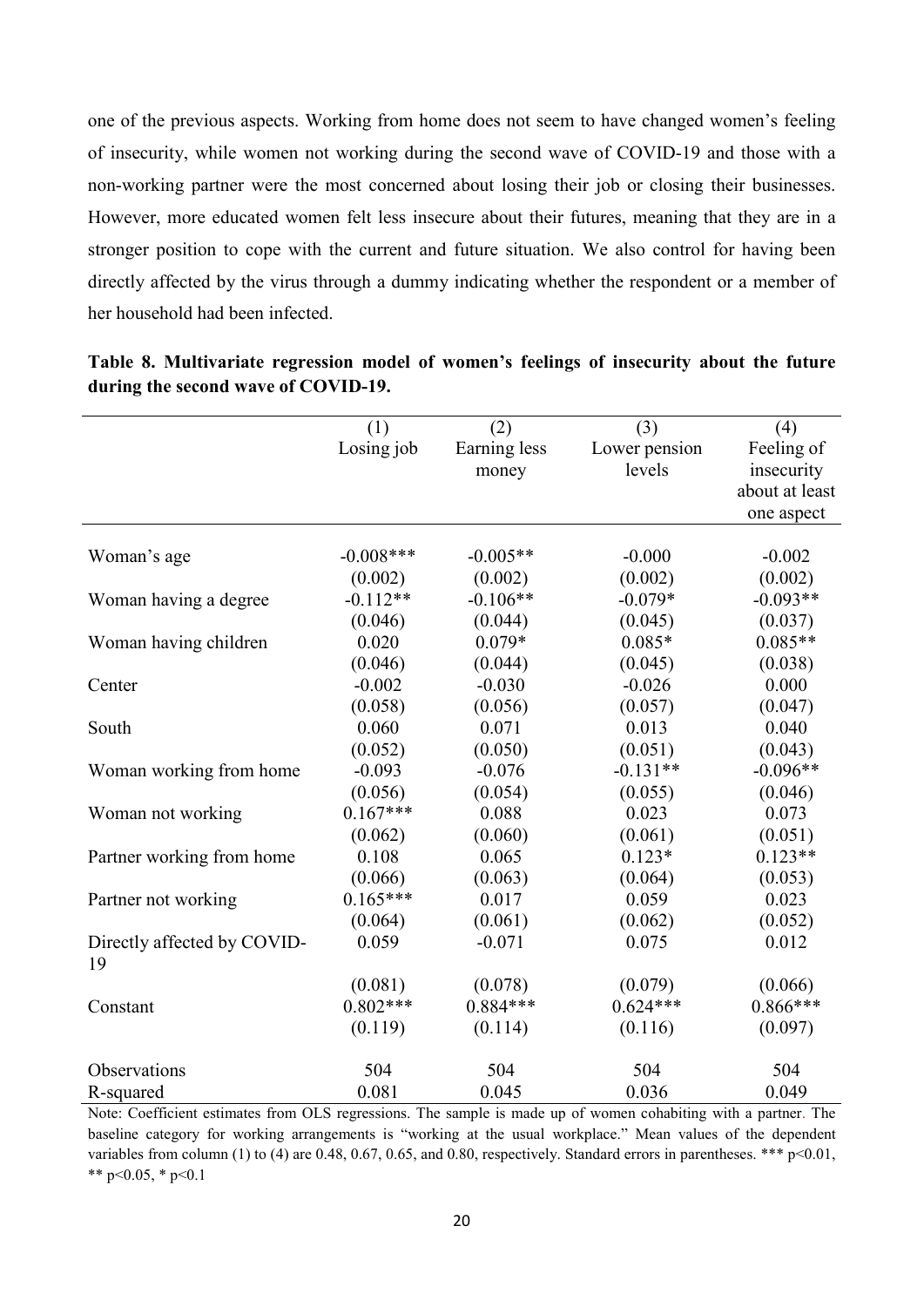Second, in line with our Hypothesis 2, we investigate how working arrangements, together with other individual characteristics, affect women's dissatisfaction with their current situation. In Table 9, we use as dependent variables four dummies indicating whether the respondent reported that she is currently dissatisfied with her household income, partner, life in general, or at least one of the previous aspects. The results show that women who were not working several months after the outbreak of COVID-19 were more likely to be dissatisfied about their partners and life in general. Women whose partners were not working are more likely to be dissatisfied with the household income and their life. Once again, women with a university degree were less likely to be dissatisfied.

Working from home reduces dissatisfaction with household income, although it has no effect on the other measured dimensions of satisfaction. Thus, we confirm, at least in part, our Hypothesis 2.

|                               | (1)            | (2)          | (3)           | (4)            |
|-------------------------------|----------------|--------------|---------------|----------------|
|                               | Dissatisfied   | Dissatisfied | Dissatisfied  | Dissatisfied   |
|                               | with household | about the    | about life in | about at least |
|                               | income         | partner      | general       | one aspect     |
|                               |                |              |               |                |
| Woman's age                   | $-0.000$       | 0.003        | 0.001         | 0.001          |
|                               | (0.002)        | (0.002)      | (0.002)       | (0.002)        |
| Woman having a degree         | $-0.093**$     | $-0.038$     | $-0.085**$    | $-0.069$       |
|                               | (0.045)        | (0.036)      | (0.041)       | (0.046)        |
| Woman having children         | $-0.003$       | 0.052        | $-0.046$      | $-0.000$       |
|                               | (0.046)        | (0.036)      | (0.041)       | (0.046)        |
| Center                        | $0.120**$      | 0.003        | 0.064         | $0.122**$      |
|                               | (0.057)        | (0.045)      | (0.052)       | (0.058)        |
| South                         | $0.087*$       | $-0.015$     | 0.031         | 0.039          |
|                               | (0.052)        | (0.041)      | (0.047)       | (0.053)        |
| Woman working from home       | $-0.159***$    | 0.061        | $-0.035$      | $-0.109*$      |
|                               | (0.055)        | (0.044)      | (0.050)       | (0.056)        |
| Woman not working             | 0.065          | $0.105**$    | $0.123**$     | 0.098          |
|                               | (0.062)        | (0.048)      | (0.055)       | (0.063)        |
| Partner working from home     | 0.089          | $-0.003$     | 0.037         | 0.044          |
|                               | (0.065)        | (0.051)      | (0.058)       | (0.066)        |
| Partner not working           | $0.299***$     | 0.021        | $0.117**$     | $0.249***$     |
|                               | (0.063)        | (0.049)      | (0.056)       | (0.064)        |
| Directly affected by COVID-19 | $-0.016$       | $-0.058$     | 0.113         | $-0.005$       |
|                               | (0.080)        | (0.063)      | (0.072)       | (0.082)        |
| Constant                      | $0.428***$     | $-0.012$     | $0.223**$     | $0.453***$     |

**Table 9. Multivariate regression model of women's dissatisfaction during the second wave of COVID-19.**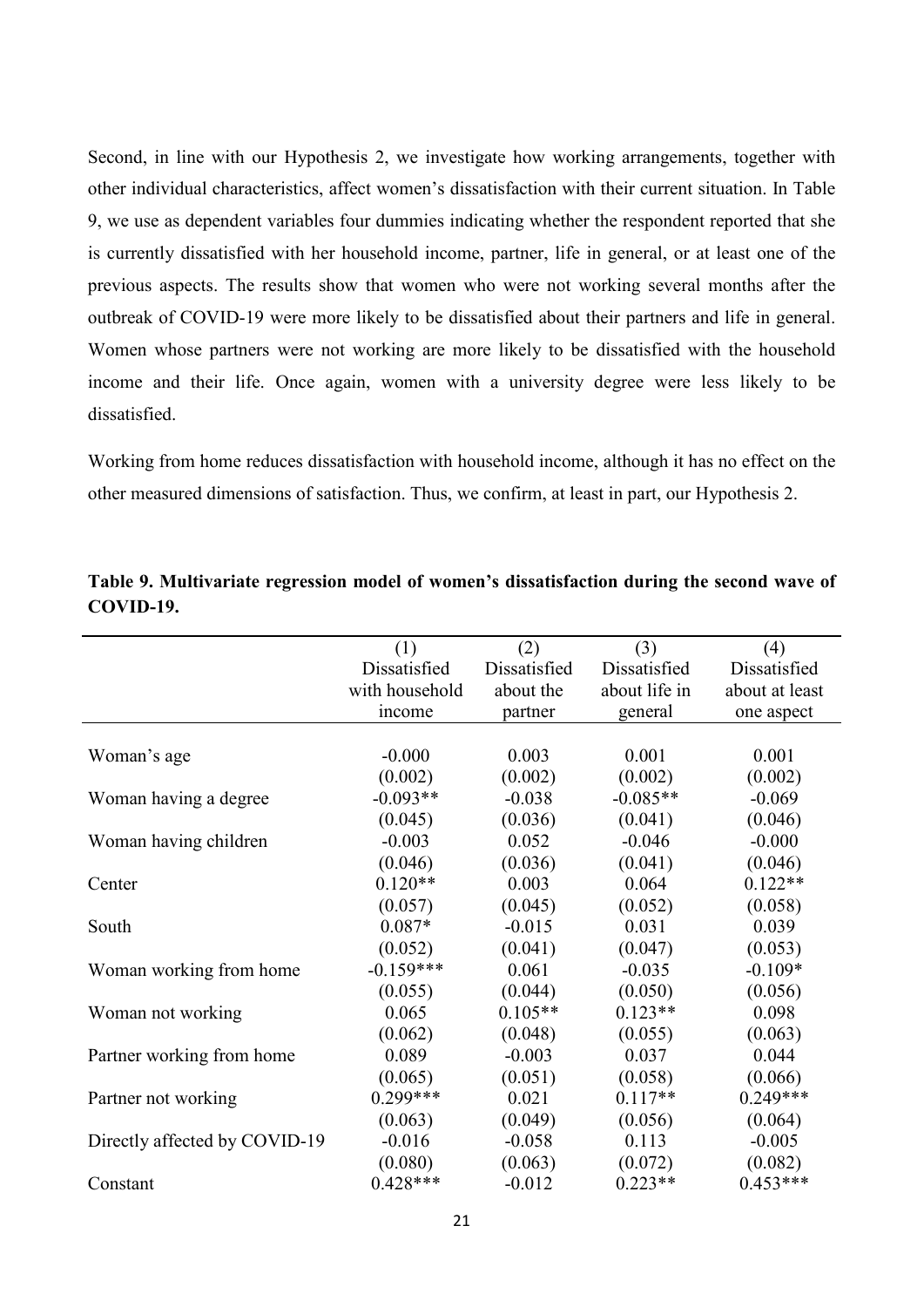|                                                                                                                 | (0.117) | (0.092) | (0.106) | (0.119) |
|-----------------------------------------------------------------------------------------------------------------|---------|---------|---------|---------|
| <b>Observations</b>                                                                                             | 504     | 504     | 504     | 504     |
| R-squared                                                                                                       | 0.093   | 0.027   | 0.051   | 0 070   |
| Note: Coefficient estimates from OLS regressions. The sample is made up of women cohabiting with a partner. The |         |         |         |         |

baseline category for working arrangements is "working at the usual workplace." Mean values of the dependent variables from column (1) to (4) are 0.44, 0.17, 0.25, and 0.53, respectively. Standard errors in parentheses. \*\*\*  $p<0.01$ , \*\* p<0.05,  $*$  p<0.1

#### **4. Concluding Remarks**

In several countries, the coronavirus pandemic has been associated with a "She-cession", since many women have lost their jobs and have experienced an increase of family work. The pandemic has also imposed new working arrangements, namely working from home, which has the potential of increasing men's involvement in the family and thus of rebalancing the asymmetry in the division of housework and childcare within the couple. To what extent new work arrangements are able to achieve the goal of a more symmetric equilibrium is an empirical issue, which we have investigated using new data from Italy, a country characterized by high gender conservativeness. We have shown that the increased gap in household care related activities during the first wave became less pronounced in the second wave, but was still larger than pre-COVID. So far, working from home has not been able to rebalance the asymmetric equilibrium within the couple: although both men and women working from home are more involved in all family tasks (as stated by our Hypothesis 1), the time women spend on housework, childcare, and home schooling does not depend on their partners' working arrangements. Conversely, men devote fewer hours to housework and home schooling when their spouses are at home.

The new working arrangements also affect women's feelings of insecurity and dissatisfaction. We find that, partially in line with our Hypothesis 2, women working from home are more satisfied with household income, although no other dimension of satisfaction seems to be affected.

Other outcomes are relevant and merit further investigation. First, women's labor supply. The growth in the burden of housework and childcare on working women after several months of COVID-19, due to the restrictive measures and school closures, is likely to have a negative impact not only on women's employment rates but also on their labor supply. In fact, non-participation rates have already increased more significantly among women than among men. Second, inequality. As education seems to amplify the gaps, future studies should better assess the impact of COVID-19 on inequality.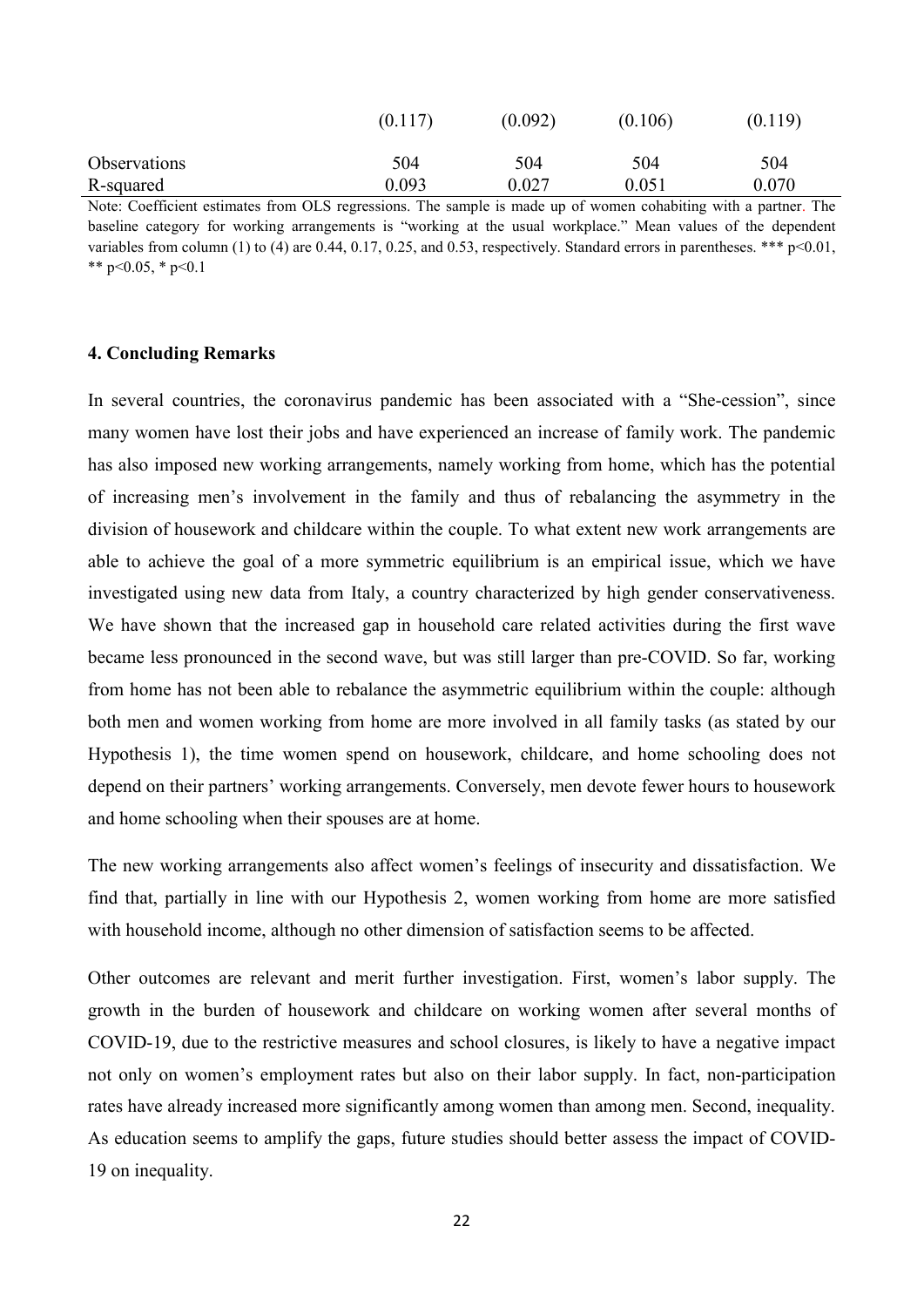Overall, our results show that COVID-19 may have a long-lasting impact on women. Policy interventions to sustain women's status during the pandemic and their future outcomes are needed.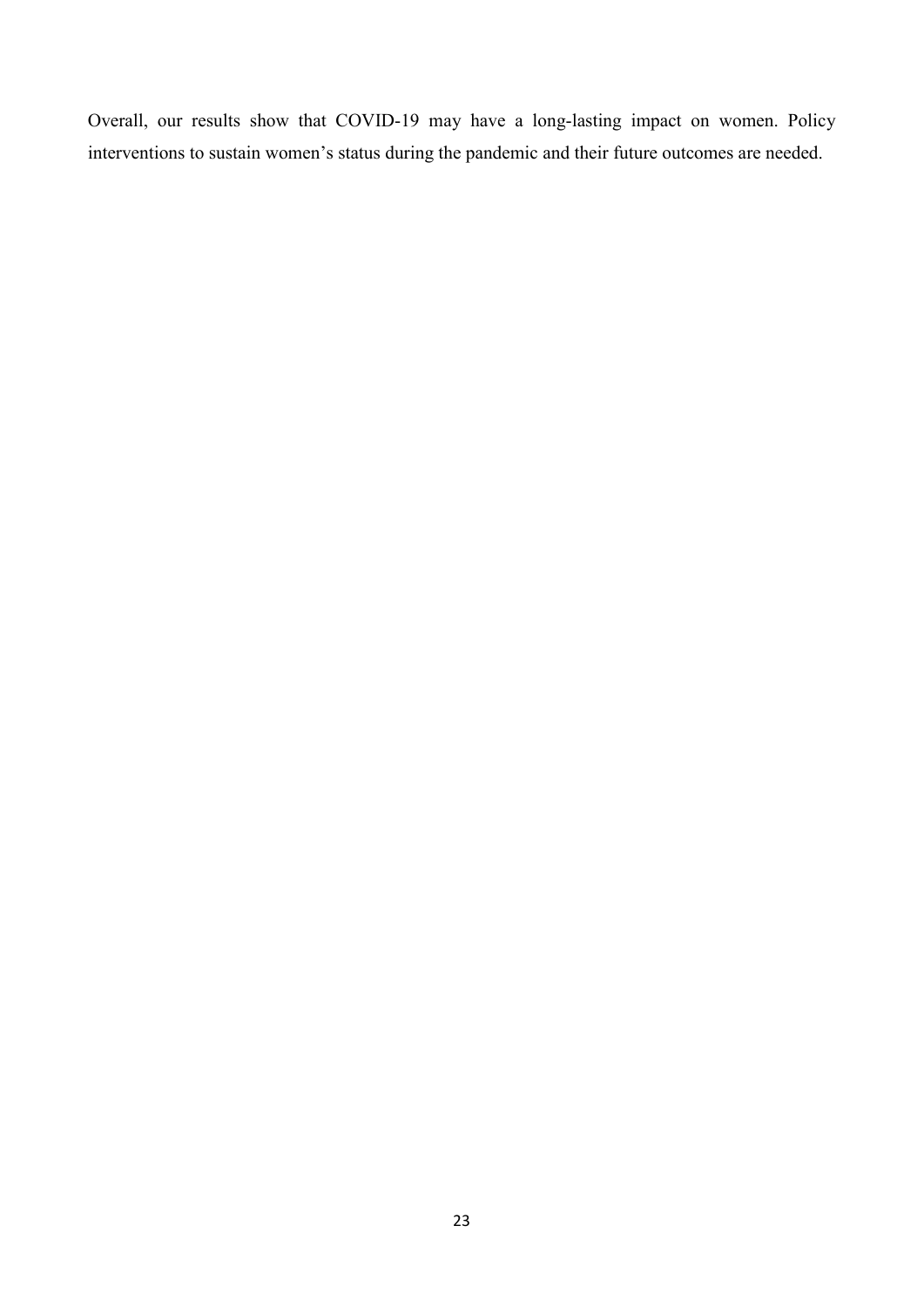#### **References**

- Aassve, A., G. Fuochi, and L. Mencarini (2014). "Desperate housework: relative resources, time availability, economic dependency and gender ideology across Europe." *Journal of Family Issues* 35 (8): 1000-1022.
- Adams-Prassl, A., T. Boneva, and M. Golin (2020). "Inequality in the Impact of the Coronavirus Shock: Evidence from Real Time Surveys." Working Paper WP2018, Cambridge-INET.
- Albanesi, S. and J. Kim (2021). "The Gendered Impact of the COVID-19 Recession on the US Labor Market." NBER Working Paper No. 28505.
- Alon, T.M., M. Doepke, J. Olmstead-Rumsey, and M. Tertilt (2020). "The Impact of COVID-19 on Gender Equality." NBER Working Paper No. 26947.
- Amuedo Dorantes, C. M. Macen, M. Morales, and A. Sevilla (2020). "COVID-19 School Closures and Parental Labor Supply in the United States." IZA Discussion Paper No. 13827.
- Angelici M., and P. Profeta (2020). "Smart-Working: Work Flexibility without Constraints." Dondena Research Centre Working Paper No. 137.
- Angelucci, M., M. Angrisani, D. Bennett, A. Kapteyn, and S. Schaner (2020). "Remote Work and the Heterogeneous Impact of COVID-19 on Employment and Health." Technical report, National Bureau of Economic Research, Cambridge, MA.
- Béland, L., A. Brodeur, and T. Wright (2020). "COVID-19, Stay-At-Home Orders and Employment: Evidence from CPS Data." IZA Discussion Paper No. 13282.
- Biroli, P., S. Bosworth, M. Della Giusta, A. Di Girolamo, S. Jaworska, and J. Vollen (2020). "Family Life in Lockdown." IZA Discussion Paper No. 13398.
- Carlson D., L. Petts, and J. R. Pepin (2020). "Couples' divisions of housework and childcare during Covid19 pandemic." Soc ArXiv May 6.
- Chung, H. (2011). "Work-family conflict across 28 European countries: A multilevel approach." In *Work-Life Balance in Europe* 42–68. Springer.
- D'Ambrosio C., S. Greiff, L. Ratti, A. Clark, and C. Vogele (2020). "Pandemic Policy brief on five countries." University of Luxembourg and Paris School of Economics. Paris.
- Del Boca, D., N. Oggero, P. Profeta., and M. Rossi (2020). "Women's and Men's Work, Housework and Childcare, before and during COVID-19." *Review of Economics of the Household*, 18(4): 1001-1017.
- De Filippis, E., S. M. Impink, M. Singell, J. T. Polzer, and R. Sadun (2020). "Collaborating during coronavirus: The impact of covid-19 on the nature of work." NBER Working Paper No. 27612.
- Dingel, J. I. and B. Neiman (2020). "How many jobs can be done at home?" *Journal of Public Economics* 189.
- Esping-Andersen, G., and F. C. Billari (2015). "Re-theorizing Family Demographics." *Population and Development Review* 41(1): 1-15.
- Fanelli, E., and P. Profeta (2021). "Fathers' involvement in the family, fertility and maternal employment: Evidence from Central and Eastern Europe." *Demography* forthcoming.
- Farré, L., Y. Fawaz, L. González, and J. Graves (2020). "How the Covid-19 lockdown affected gender inequality in paid and unpaid work in Spain." IZA Discussion Paper No. 13434.
- Goldscheider, F. (2000). "Men, children and the future of the family in the third millennium." Futures 32(6): 525-538.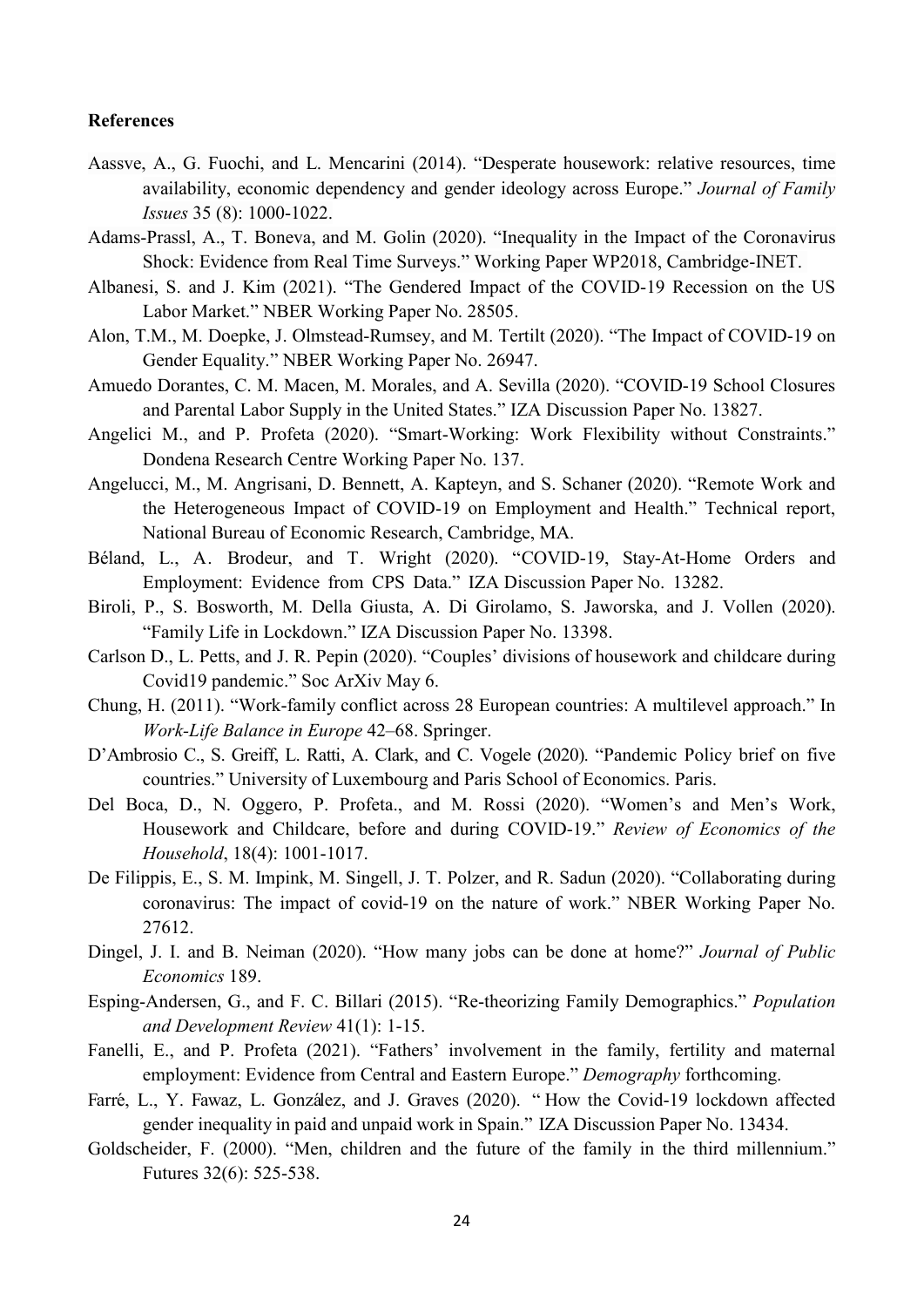- Goldscheider, F., E. Bernhardt, and T. Lappegård (2015). "The Gender Revolution: A Framework for Understanding Changing Family and Demographic Behavior." *Population and Development Review* 41(2): 207-239.
- Goldscheider, F., L. S. Oláh, and A. Puur (2010). "Reconciling studies of men's gender attitudes and fertility: Response to Westoff and Higgins." *Demographic Research* 22(8): 189-198.
- Gupta, S., L. Montenovo, T. Nguyen, F. L. Rojas, I. Schmutte, K. Simon., B. Weinberg, and C. Wing (2020). "Effects of Social Distancing Policy on Labor Market Outcomes." NBER Working Paper No. 27280.
- Hoynes, H., D. Miller, and J. Schaller (2012). ["Who Suffers During Recessions?"](http://dx.doi.org/10.1257/jep.26.3.27) *Journal of Economic Perspectives* 26(3): 27-48.
- Hupkau C., and B. Petrongolo (2020). "COVID-19 and the gender gaps: Latest evidence and lessons from the UK." CEPR VoxEu.org, April.
- ILO (2020). ILO Monitor: COVID-19 and the world of work. Second edition.
- Mangiavacchi L., L. Piccoli, and L. Pieroni (2020). "Fathers Matter: Intra-Household Responsibilities and Children's Wellbeing during the COVID-19 Lockdown in Italy." IZA Discussion Paper No. 13591.
- Mas, A. and A. Pallais (2020). "Alternative work arrangements." *Annual Review of Economics* 12: 631-58.
- Matysiak, A. (2009). "Employment first, then childbearing: women's strategy in post-socialist Poland." *Population Studies* 63(3): 253-276.
- Matysiak, A., and M. Mynarska (2020). "Self-Employment as a Work-and-Family Reconciliation Strategy? Evidence from Poland." *Advances in Life Course Research* 45.
- Matysiak, A., and D. Vignoli (2013). "Diverse effects of women's employment on fertility: insights from Italy and Poland." *European Journal of Population* 29(3): 273-302.
- Moen, P., E. L. Kelly, W. Fan, S.-R Lee, D. Almeida, E. E. Kossek, and O. M Buxton (2016). "Does a flexibility/support organizational initiative improve high-tech employees' wellbeing? Evidence from the work, family, and health network." *American Sociological Review* 81(1): 134-164.
- Moen, P., E. L. Kelly, and J. Lam (2013). "Healthy work revisited: Do changes in time strain predict well-being?" *Journal of occupational health psychology* 18(2):157.
- Moroni G., C. Nicoletti, and E. Tominey (2020). "Children's socio-emotional skills and the home environment during the COVID-19 crisis." CEPR VoxEu.org, April.
- Queisser, M., W. Adema, and C. Clarke (2020). "COVID-19, employment and women in OECD countries." CEPR VoxEu.org, April.
- Rubery, J., and A. Rafferty (2013). "Women and recession revisited." *Work, Employment and Society* 27(3), 414-432.
- Schieman, S., P. Glavin, and M. A. Milkie (2009). "When work interferes with life: Work-nonwork interference and the influence of work-related demands and resources." *American Sociological Review* 74(6): 966-988.
- Sevilla A., and S. Smith (2020). "Baby steps: The Gender Division of childcare after COVID19." CEPR Discussion Paper No. 14804.